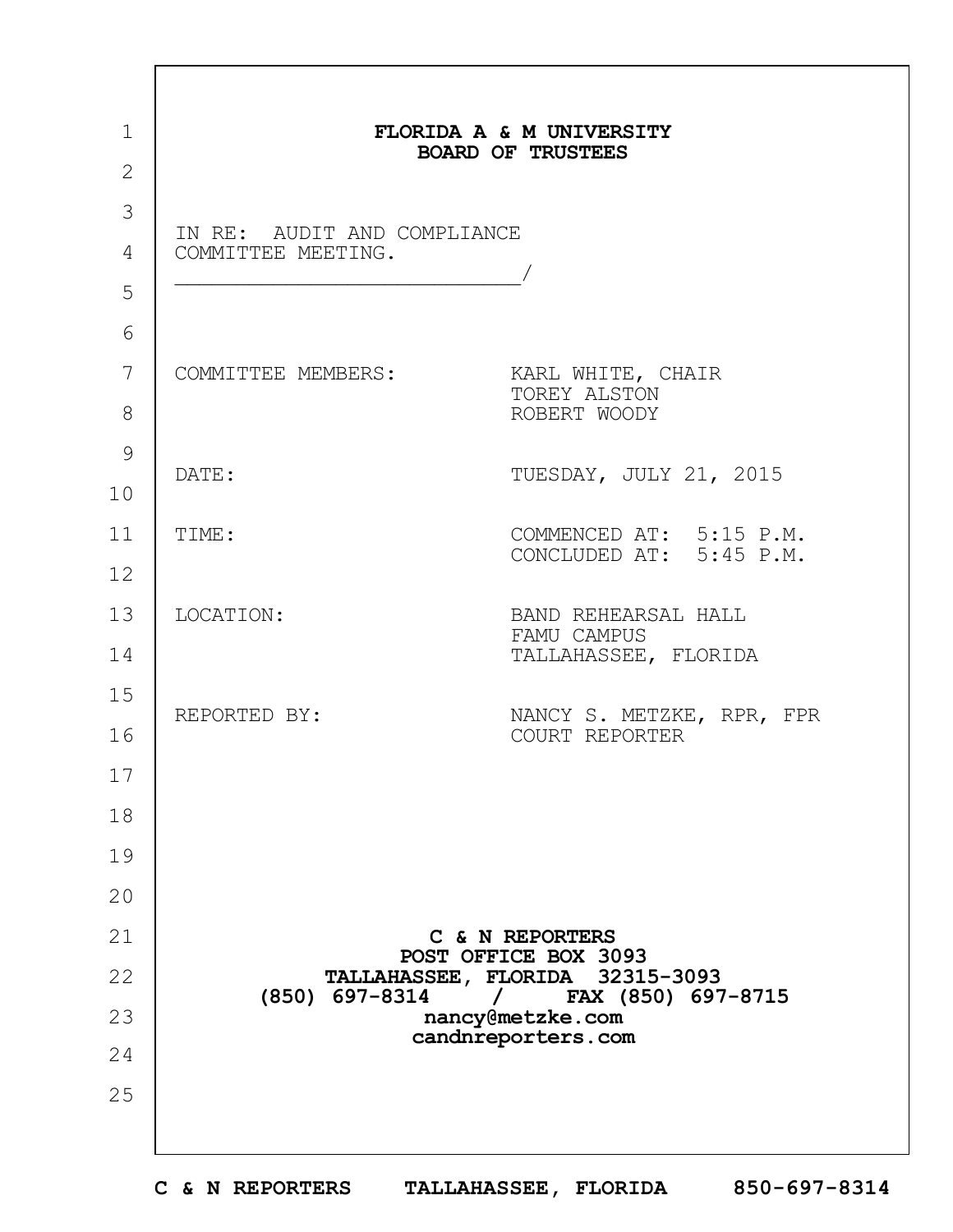|                |                                                                    | $\mathbf{2}$ |  |  |  |  |
|----------------|--------------------------------------------------------------------|--------------|--|--|--|--|
| $\mathbf 1$    |                                                                    |              |  |  |  |  |
| $\mathbf{2}$   | ALSO PRESENT:                                                      |              |  |  |  |  |
| $\mathfrak{Z}$ | Tonnette Graham                                                    |              |  |  |  |  |
| $\overline{4}$ | Lucas Boyce<br>Kimberly Moore<br>Rufus Montgomery<br>Bettye Grable |              |  |  |  |  |
| 5              |                                                                    |              |  |  |  |  |
| $\epsilon$     |                                                                    |              |  |  |  |  |
| $\overline{7}$ | $\star$<br>$\star$                                                 |              |  |  |  |  |
| $\,8\,$        | $\star$<br>$\star$                                                 |              |  |  |  |  |
| $\mathcal{G}$  |                                                                    |              |  |  |  |  |
| $10$           |                                                                    |              |  |  |  |  |
| 11             |                                                                    |              |  |  |  |  |
| 12             |                                                                    |              |  |  |  |  |
| 13             |                                                                    |              |  |  |  |  |
| 14             |                                                                    |              |  |  |  |  |
| 15             |                                                                    |              |  |  |  |  |
| 16             |                                                                    |              |  |  |  |  |
| $17\,$         |                                                                    |              |  |  |  |  |
| $1\,8$         |                                                                    |              |  |  |  |  |
| 19             |                                                                    |              |  |  |  |  |
| $20$           |                                                                    |              |  |  |  |  |
| $21$           |                                                                    |              |  |  |  |  |
| 22             |                                                                    |              |  |  |  |  |
| 23             |                                                                    |              |  |  |  |  |
| 24             |                                                                    |              |  |  |  |  |
| 25             |                                                                    |              |  |  |  |  |
|                |                                                                    |              |  |  |  |  |
|                |                                                                    |              |  |  |  |  |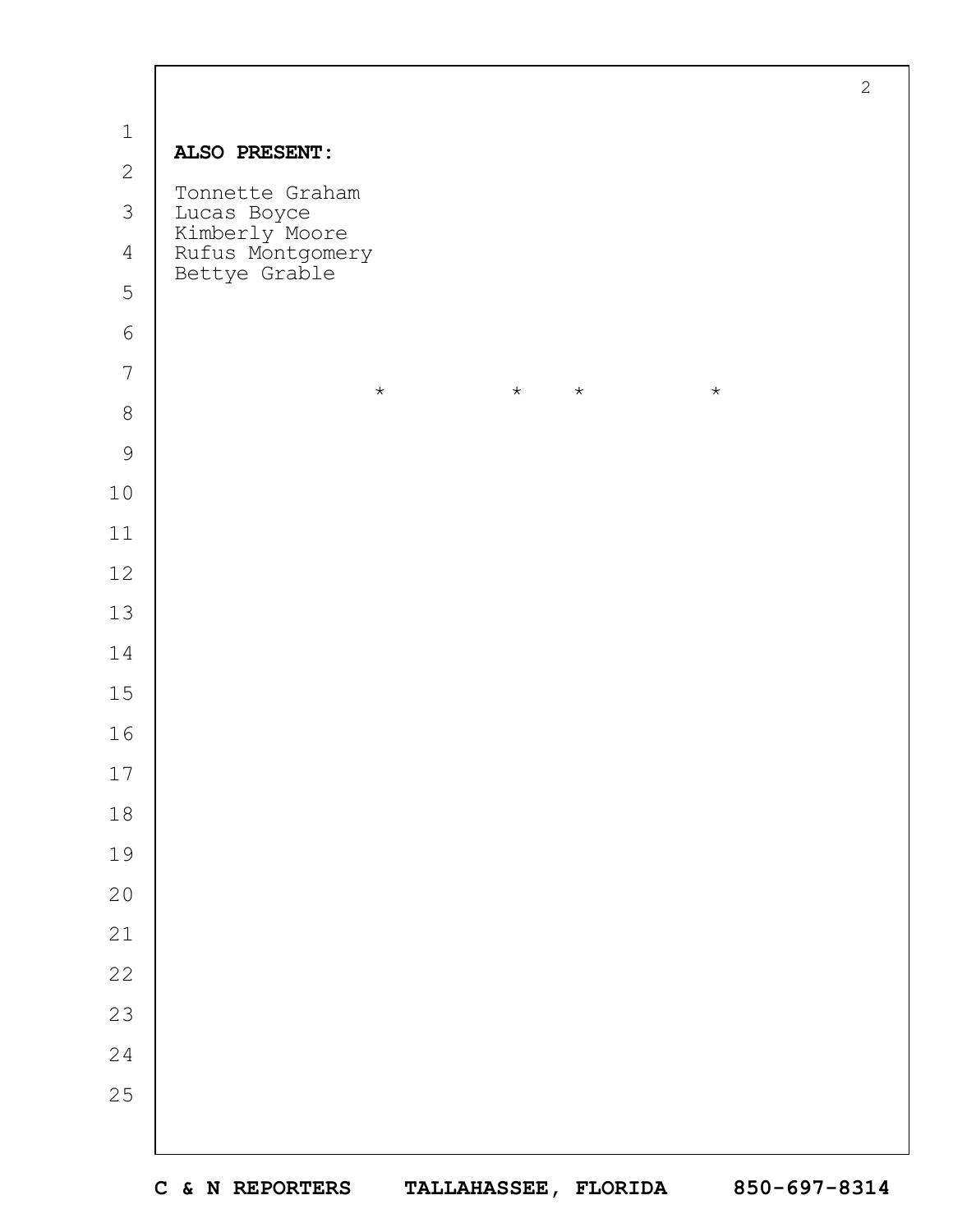|               | 3                                                  |
|---------------|----------------------------------------------------|
| $\mathbf 1$   | AUDIT AND COMPLIANCE COMMITTEE                     |
| $\mathbf{2}$  |                                                    |
| 3             | TRUSTEE WHITE: At this point, we will call         |
| 4             | the Audit Committee meeting to order.              |
| 5             | Ms. Barrington, can you please call the roll.      |
| 6             | MS. BARRINGTON: Thank you. Good evening.           |
| 7             | Trustee White.                                     |
| 8             | TRUSTEE WHITE: Present.                            |
| $\mathcal{G}$ | MS. BARRINGTON: Trustee Alston.                    |
| 10            | TRUSTEE ALSTON: Here.                              |
| 11            | MS. BARRINGTON: Trustee McWilliams.                |
| 12            | (NO RESPONSE).                                     |
| 13            | MS. BARRINGTON: Trustee McWilliams.                |
| 14            | (NO RESPONSE).                                     |
| 15            | MS. BARRINGTON: Trustee Shannon.                   |
| 16            | (NO RESPONSE).                                     |
| 17            | MS. BARRINGTON: Trustee Wood.                      |
| 18            | (NO RESPONSE).                                     |
| 19            | TRUSTEE WHITE: We do not have a quorum.            |
| 20            | Why don't we go ahead and go through the           |
| 21            | informational items, and then I quess we will      |
| 22            | schedule a called -- or deal with it in two weeks  |
| 23            | because we have to $-$ we have to approve the risk |
| 24            | assessment.                                        |
| 25            | So, Vice President Givens, why don't you take      |
|               |                                                    |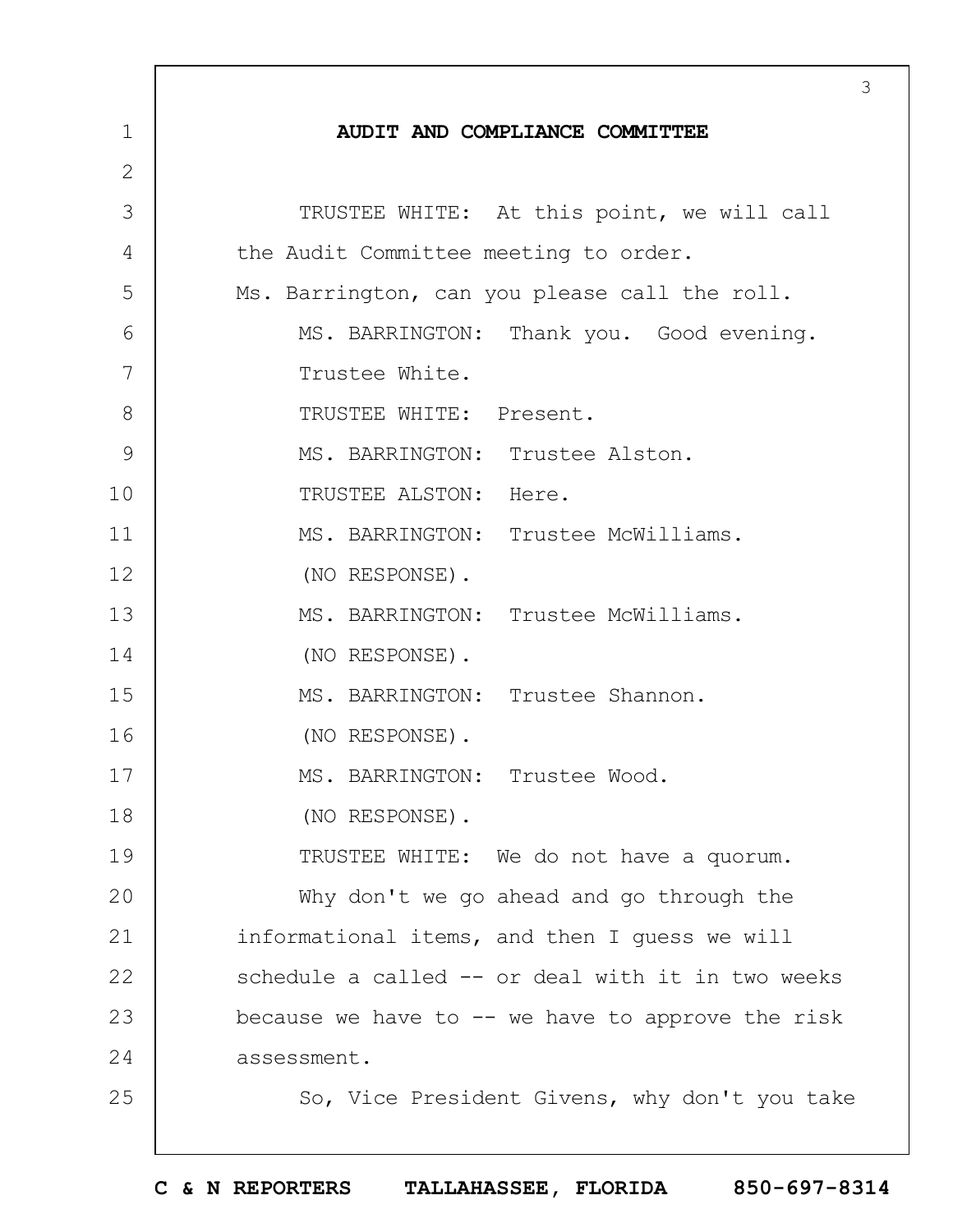1 2

3

4

5

6

7

8

9

10

11

12

us through the informational items, please.

VICE PRESIDENT GIVENS: Sure. All right. Then let's go to  $-$  in your materials, it would be the dashboard information. Yes, that looks like it, what we have up there now.

This just summarizes our activities that we have going. You will see that we've completed the grade-change audit follow-up that we had. It was completed in June. There was one finding. We also had suspended two projects. Those have been started again relating to the IT functions and the financial aid process review.

13 14 15 16 17 18 We also finished our audit of the P Card and travel follow-up process. The findings in those were distributed to the appropriate parties, and we are awaiting management response on that before we actually release the report, and we'll have a follow-up on that at our next meeting.

19  $20$ 21 22 23 24 25 We have also in process an investigation for Pharmacy Phase 2 which has been contracted out to an outside firm. They have drafted a report, and we have reviewed that and we're going through the process of getting some questions answered on that. And, hopefully, we'll have that report released in the next couple of weeks.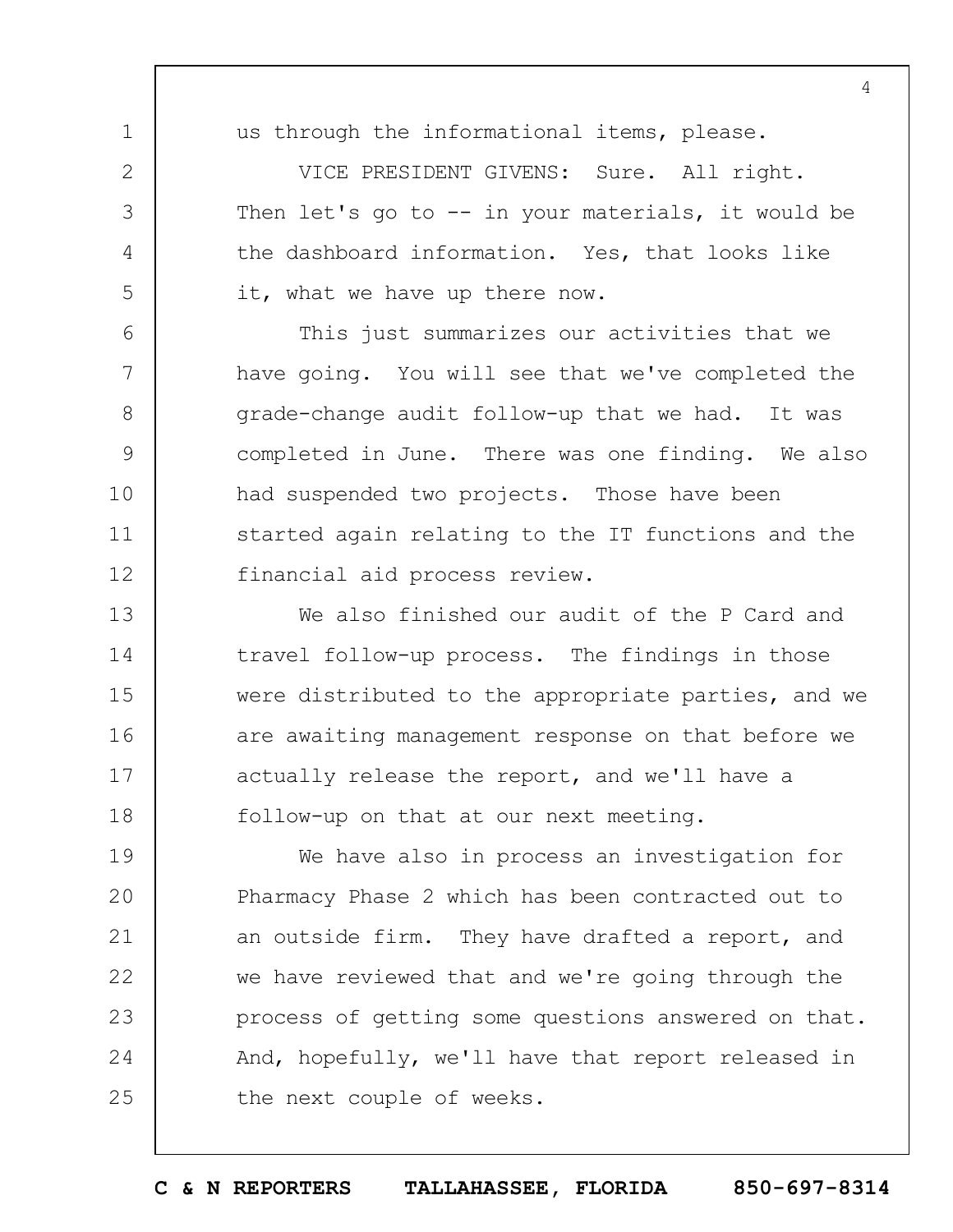We also completed a band eligibility and travel review, and there were no findings in that audit. And we have started an audit of the accounts payable process.

1

2

3

4

5

6

7

8

9

10

Just if we can move on, the grade change had one finding. It was rated a yellow finding, which is a moderate risk. Even though this was a follow-up finding, or a follow-up audit  $--$  well, if you'll move on to the -- we'll get onto the detail on that where it says grade change process.

11 12 13 14 15 16 17 18 19  $20$ 21 You'll see that the audit was completed in June. The one finding had to do with adding an additional layer of security before the grades are changed. There had been a process in place that had been lost with the computer upgrade. The University was looking at implementing that process again, but it proved too costly to implement, so the IT has developed a different approach to add some additional of security. That process is currently being tested and should be put in place.

22 23 24 25 As I mentioned, the band eligibility review disclosed no findings, so that meant that the process that had been put in place to ensure that band members are eligible, that they remain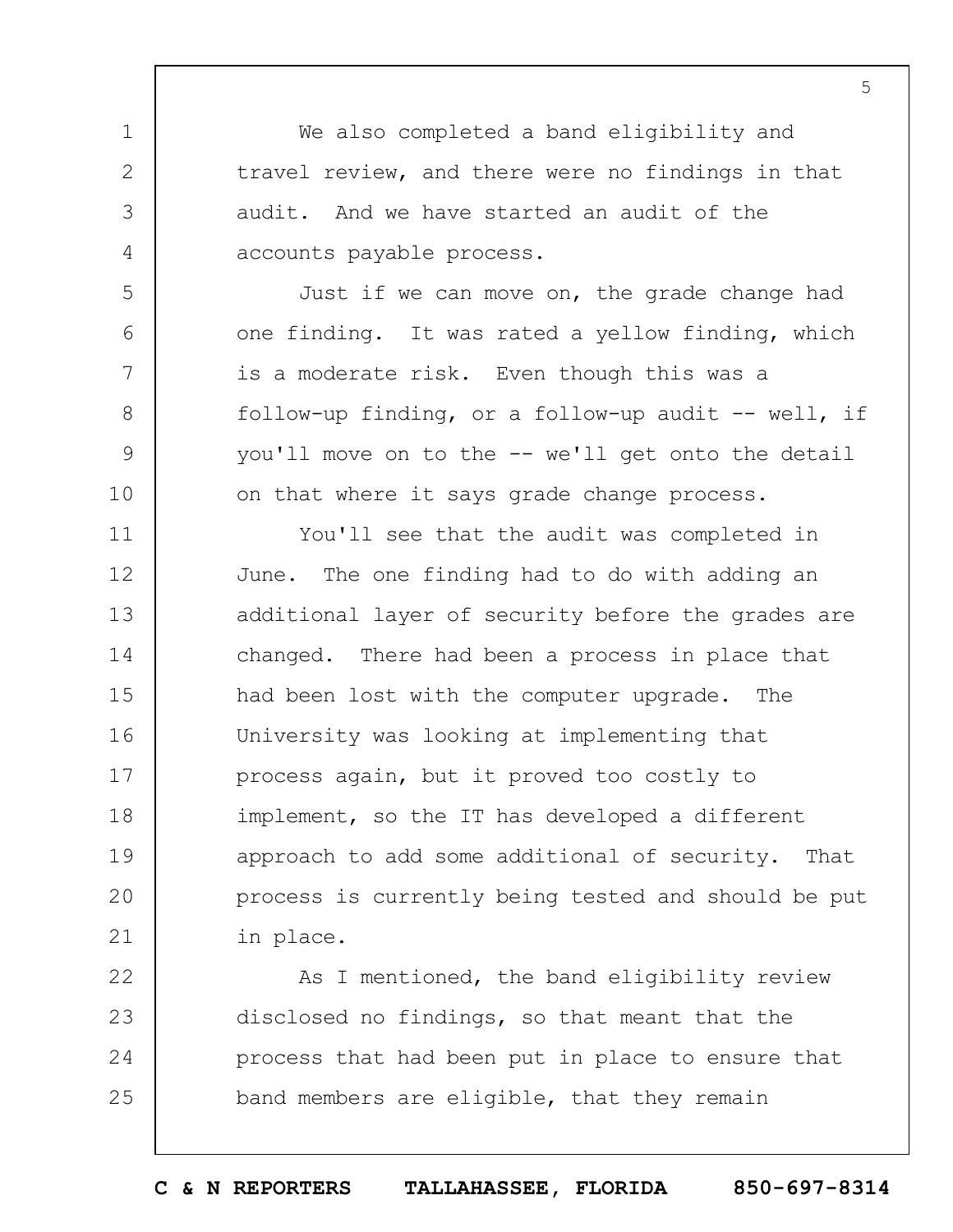eligible before they can participate in travel is working, has been effective.

1

2

3

4

5

6

19

24

25

Also, if we move on to the best the -- TRUSTEE WHITE: Question from Trustee Grable. TRUSTEE GRABLE: Thank you, Trustee White.

7 8 9 10 11 12 13 14 Vice President Givens, regarding that investigation on grade changes, your recommendations, did they include that this may be helpful if we consider something online so we're not dealing with that -- what is it? It's a triple kind of form where one copy goes here, a copy goes there. I have had some experience with that grade-change form so I just wondered if that is one of the things that you suggested.

15 16 17 18 VICE PRESIDENT GIVENS: We primarily were looking just to see that there are controls in place that would ensure that grades are not changed without proper authorization.

TRUSTEE GRABLE: Okay.

 $20$ 21 VICE PRESIDENT GIVENS: We did not look at, is this a good suggestion to follow up with.

22 23 TRUSTEE GRABLE: Okay. All right, and I can follow-up with the Provost. Thank you.

VICE PRESIDENT GIVENS: Yes, ma'am.

And as far as the investigations that we have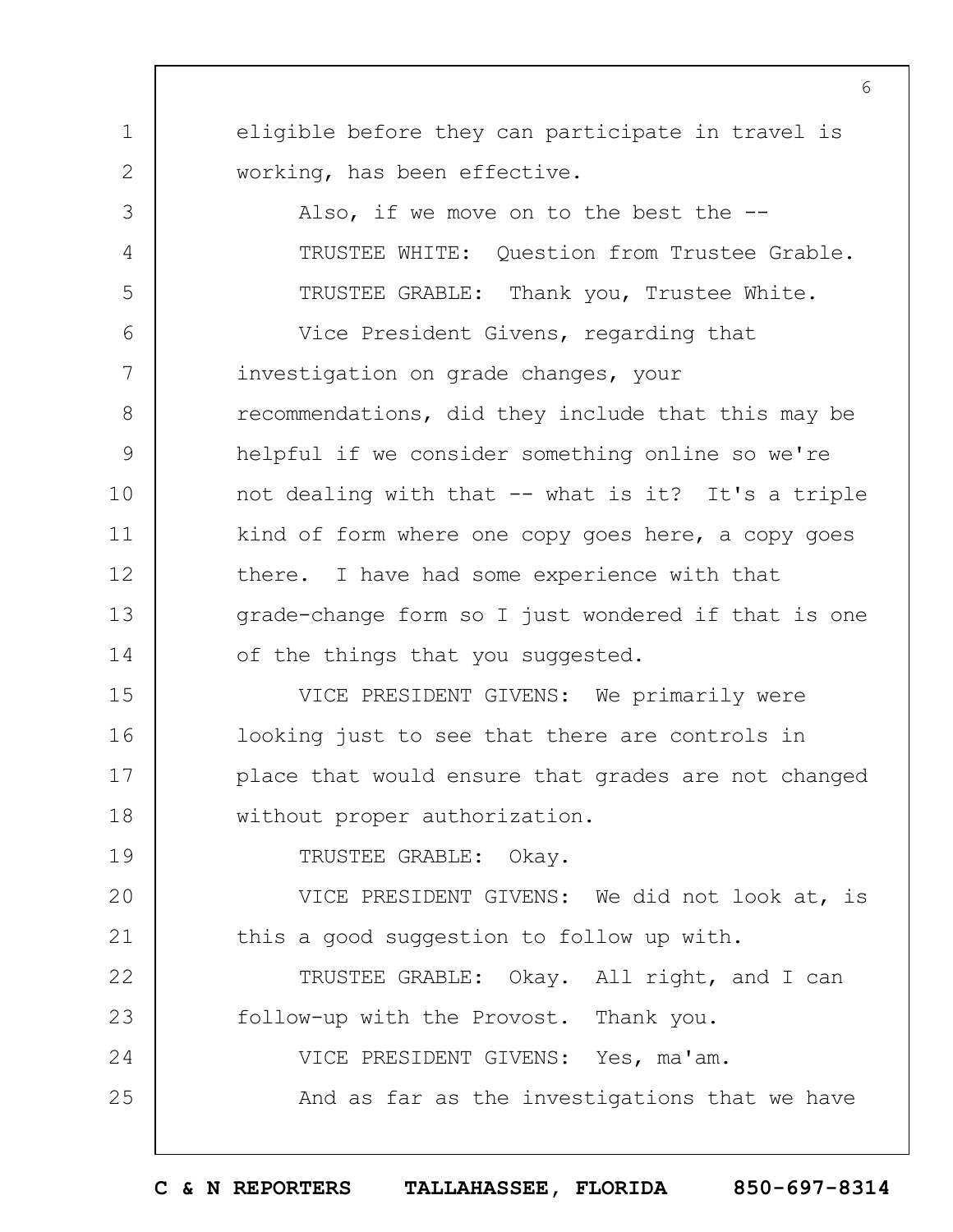going, for the year, we received 63 allegations. Of those, we had issued 19 reports. We closed eight with no investigation in that we felt like there was not sufficient documentation provided to us that we could investigate, or it just wasn't specific enough.

We have 17 projects in process, and we referred 11 to other departments within the University, and we had eight that were pending investigation.

1

2

3

4

5

6

7

8

9

10

11

12

13

14

15

And just to give you an idea, we estimated there were about 80 different issues involved in the allegations that we investigated. And we did have a couple of very large investigations this last year.

16 17 18 19  $20$ 21 This table just gives you an idea of the classifications of the issues that we investigated. In the diversity equal opportunity and work place respect, we had 22 allegations, which was 34 percent of the total, and you compare that to 38 percent in the prior year.

22 23 24 25 Environmental health and safety, we had one, which was 2 percent compared to seven percent in the prior year. For financial and business integrity, we had 27 allegations. That was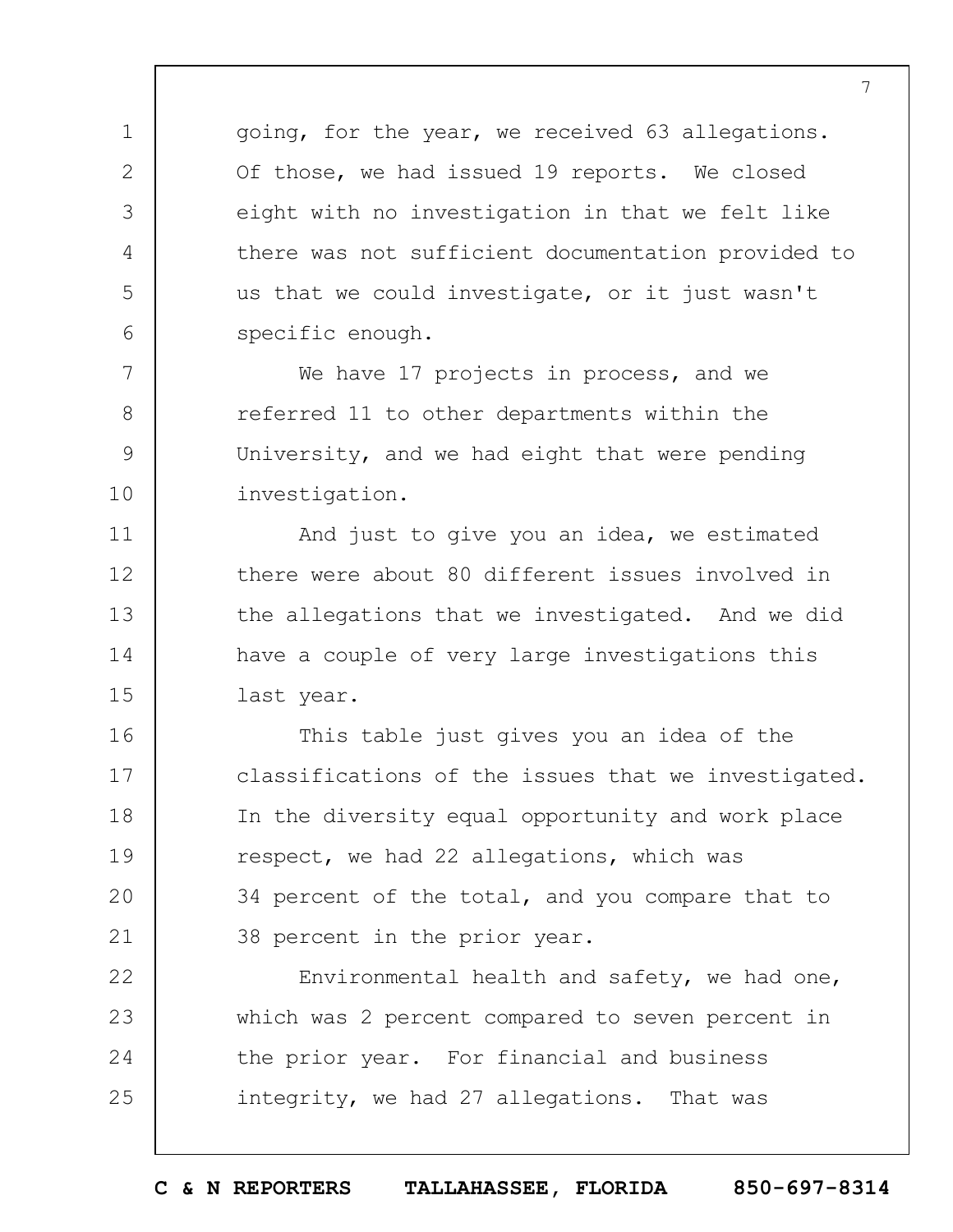44 percent of what we looked into in the investigations, as compared to 31 percent last year.

1

2

3

4

5

6

7

8

9

10

11

And then just for misuse or misappropriation of assets, we had 13, which was 20 percent compared to 24 percent in the prior year.

And we continue to spend a significant part of our time in the investigation area at the expense of doing some audits, but we do feel like it's beneficial that we do this because these are very specific areas where people have raised concerns.

12 13 14 15 16 17 18 As far as upcoming projects that we have, we have started the accounts payable audit. We expect to have that released sometime around October. And we also have scheduled the audit of the performance funding metrics. The Board of Governors has, again, directed that this be done by all Universities.

19  $20$ 21 22 23 24 25 And I'd also like to talk about a proposed Board of Governors' regulation that will require some Board attention. It will necessitate that we do some things differently as it relates to the compliance area. This was, again, proposed; the Board of Governors plans to take some action at their next meeting in September. And my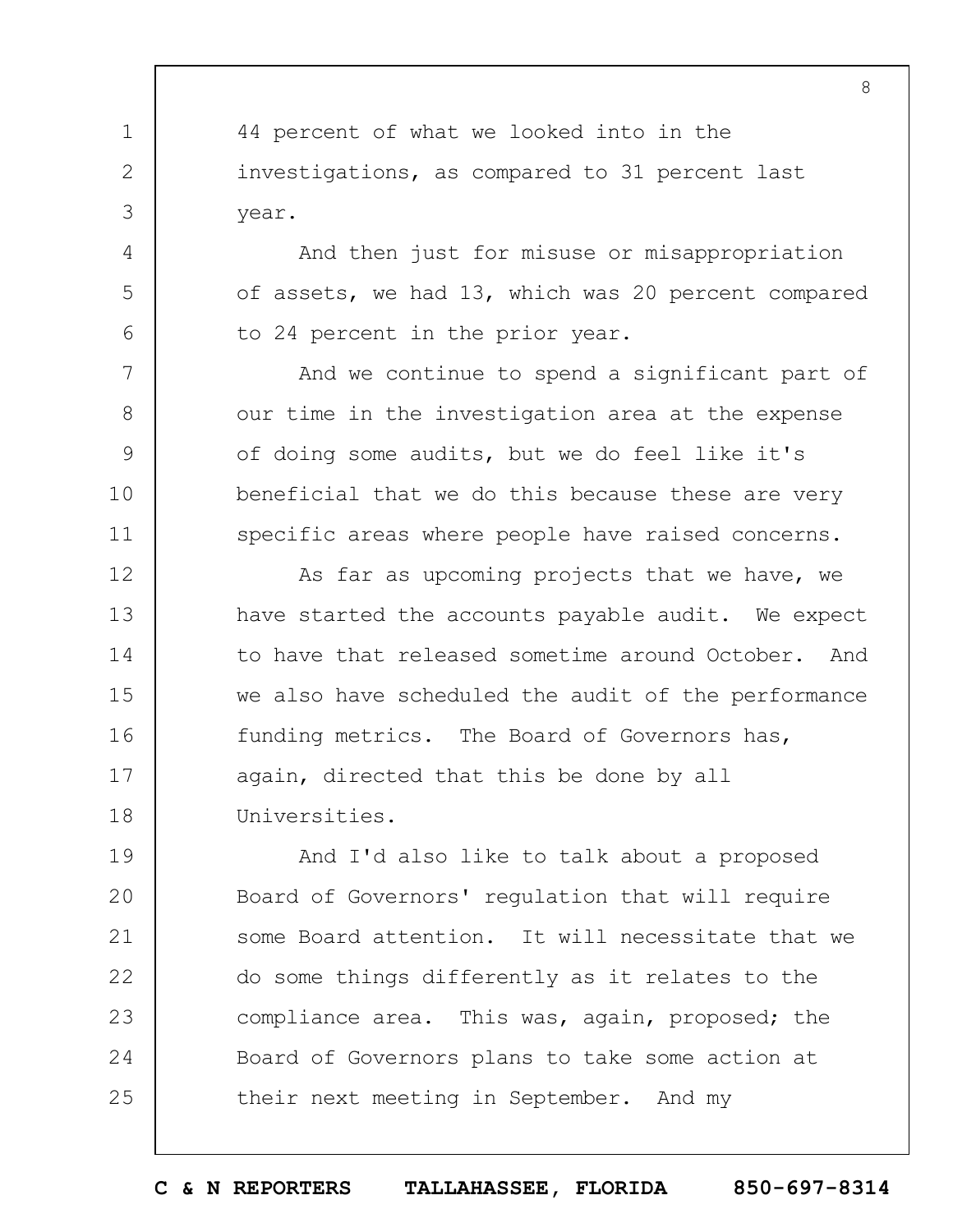understanding is it's very important to the Board of Governors' Audit Committee Chairman.

1

2

3

4

5

6

7

8

9

10

11

12

13

14

15

16

17

The regulation itself requires that the Board implement a comprehensive University compliance and ethics program, and this is to promote compliance with applicable laws, rules, and regulations. The regulation prescribes that the program be developed and implemented to address a number of areas that includes the infrastructure policies and procedures.

And this relates to providing that the Board of Trustees has a certain amount of leeway in how this is implemented, what policies and procedures are developed to implement it. In other words, the Board of Governors is not requiring any particular structure for the compliance function, just that the Board address it and maintain it.

18 19  $20$ 21 22 23 24 25 The regulation also provides for some effective oversight. It mandates that the program avoid delegation of authority to unethical individuals; requires a certain amount of communication and education; and it requires monitoring and auditing of the compliance activities; and then lastly, it requires responses to incidents and some preventive measures be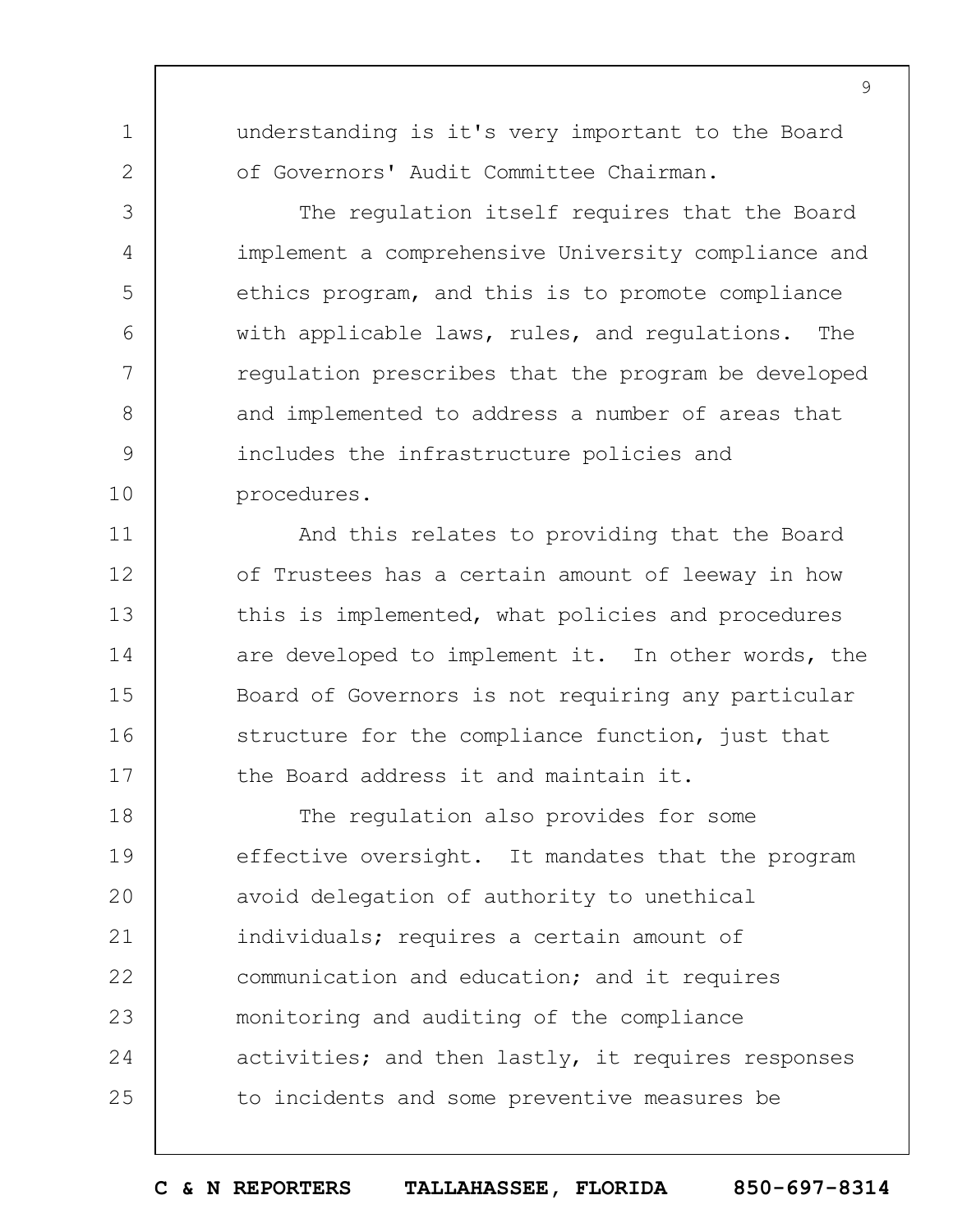maintained.

1

2 3 4 5 6 7 8 9 10 11 12 13 14 The University  $--$  I mean if we have implemented the compliance function very similar to most other SUS universities, in that we have staff throughout the University who are responsible for certain compliance areas such as the NCAA compliance, ethics, ADA, EEO, research, Title 9. The audit function generally has been restricted to auditing the compliance activities. We do a number of audits where we look at compliance. It's incorporated in our audits, as well as many of the investigations that we do address compliance areas. But there has been no comprehensive monitoring of the program other than

15 16 17 18 19 just the audits that have been done. So the changes that are going to be required by the regulation, if it's passed, will be that the University does need a compliance officer that will manage and oversee the compliance program.

 $20$ 21 22 23 24 25 Now the way that we have ours structured now is the Vice President of Audit and Compliance is the University's compliance officer, but with the Board of Governors' proposed regulation and some of the requirements to implement that causes some conflict of interest issues, that must be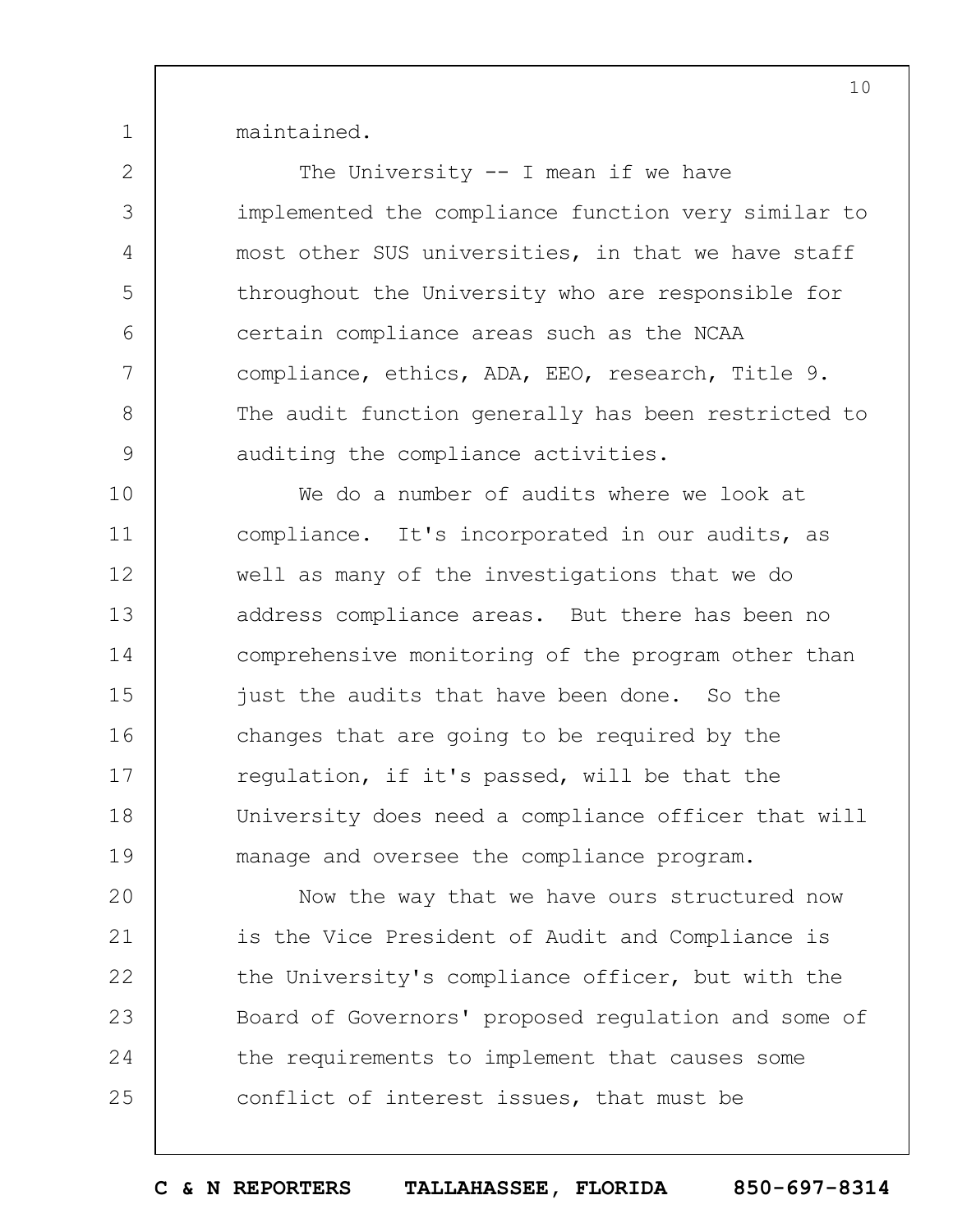addressed.

1

2

3

4

5

6

7

8

9

10

11

12

Now the Board of Governors is not requiring any particular structure, but they do require that in cases where there are conflicts of interest, that there be ways to mitigate that and remedy that, and then there are some ways.

TRUSTEE WHITE: So let me just make a comment there and just go back to an issue from this morning. So you can see here that it's the Board of Governors that is putting forth these changes that will affect how we do audit and how we do compliance.

13 14 15 16 17 18 19  $20$ 21 22 VICE PRESIDENT GIVENS: That's correct. TRUSTEE WHITE: That will almost, by definition, mean that we are going to have to add staff in the area of compliance. So to the point that Trustee Grable raised this morning about where there were additional positions in the equity report, this is something that is just a direct - will be a direct result of a change in the Board of Governors' regulations about how we go about -- how we go about doing both audit and compliance.

23 24 25 VICE PRESIDENT GIVENS: And it will require some additional resources, in all likelihood, to be able to implement the regulation as it's written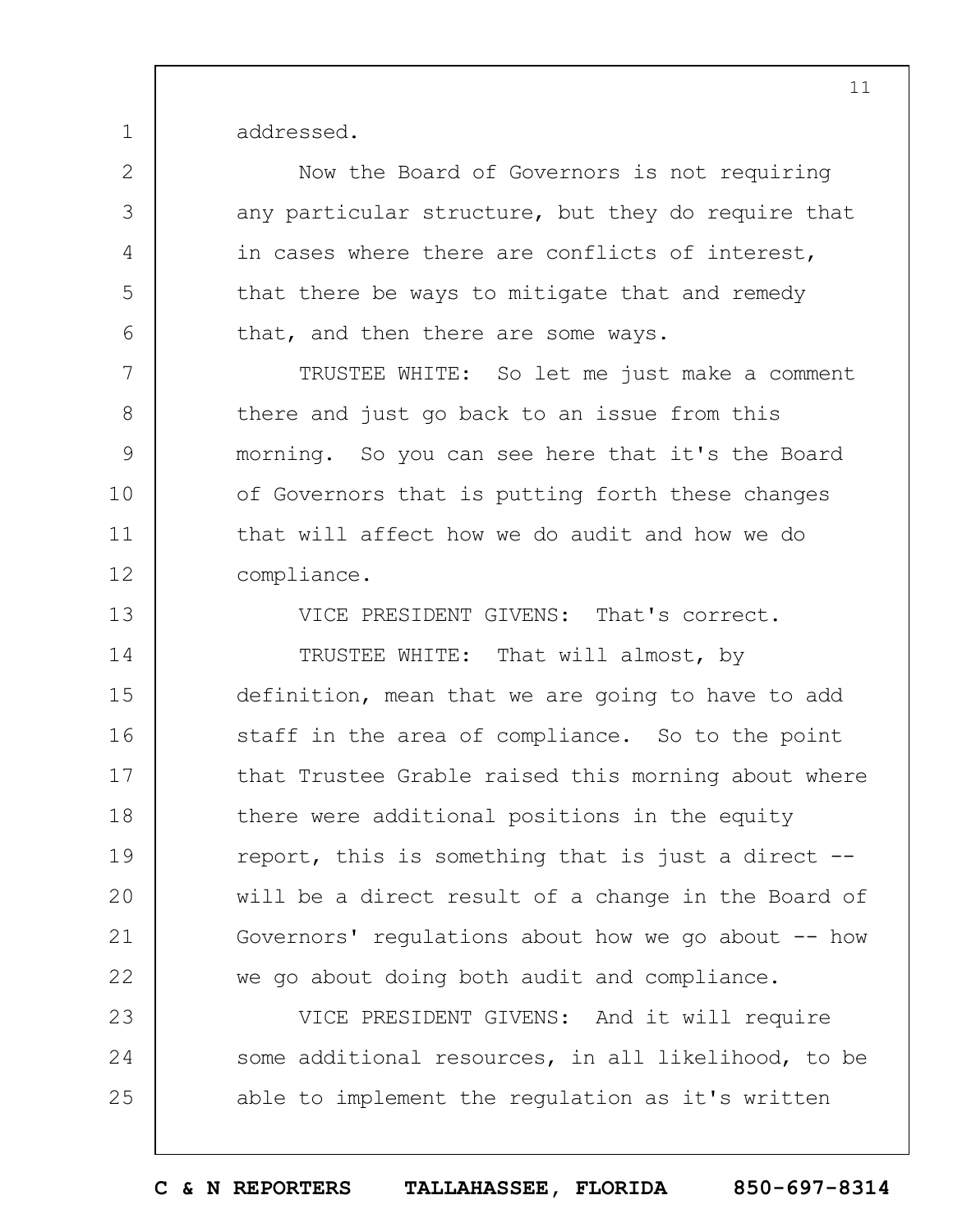1 2 3 4 5 6 7 8 9 10 11 12 13 14 15 16 17 18 19  $20$ 21 22 23 24 25 12 now. TRUSTEE GRABLE: Thank you, Trustee White. So that would indicate that that executive and managerial -- okay, I got it. TRUSTEE WHITE: Yeah, that's clearly non-instructional. TRUSTEE GRABLE: I'm happy to know that in advance. TRUSTEE WHITE: Yes, non-instructional. TRUSTEE GRABLE: Okay. I got it. TRUSTEE WHITE: Let me interrupt you for a second. So I'm told that Trustee Woody may be joining. So if we can move on to the NCAA, and then we'll figure out since -- I'm on one of those short leashes as well. VICE PRESIDENT GIVENS: All right. And I will just conclude that just by saying, we do have a project in the audit plan that's in the risk assessment that would address this compliance issue. Just a quick update on the NCAA investigation that was conducted. The NCAA has completed its investigation. They've issued a report that identified three violations, and then also included a finding for lack of monitoring the three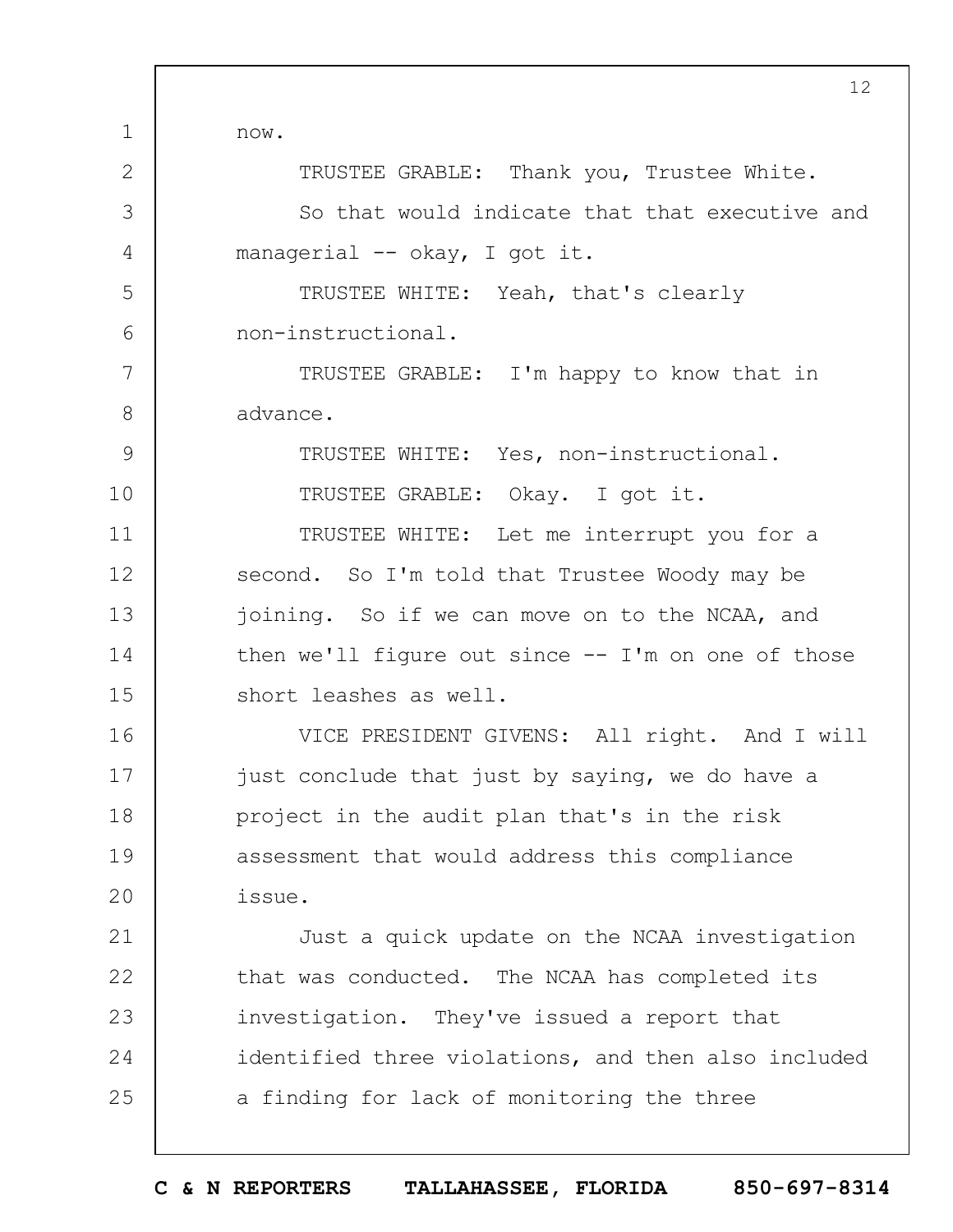violations.

1

| 2             | But the violations were that the University         |
|---------------|-----------------------------------------------------|
| 3             | didn't have the drug testing consent forms on file  |
| 4             | for student athletes, there were some physical      |
| 5             | forms that were not on file, and then also that the |
| 6             | University had not notified student athletes of     |
| 7             | reductions or cancellations in the scholarships.    |
| $8\,$         | The NCAA proposed and the University has            |
| $\mathcal{G}$ | agreed to process these violations through the      |
| 10            | summary disposition process, which it was           |
| 11            | beneficial to the University in that it let us      |
| 12            | close this down fairly quickly. The time frame to   |
| 13            | finish it out and have it completely behind us      |
| 14            | would be sometime around the end of August. It      |
| 15            | keeps the NCAA from looking any further at some of  |
| 16            | the other issues.                                   |
| 17            | And, really, with where we started with the         |
| 18            | number of allegations that were made that started   |
| 19            | this investigation, to come down to these three we  |
| 20            | feel like is good for the University to go ahead    |
| 21            | and close it out as is.                             |
| 22            | Now we did have the violations, and there will      |
| 23            | be some penalties imposed. Part of the process is   |
| 24            | that the University gets to recommend some of the   |
| 25            | penalties, and because these are                    |

13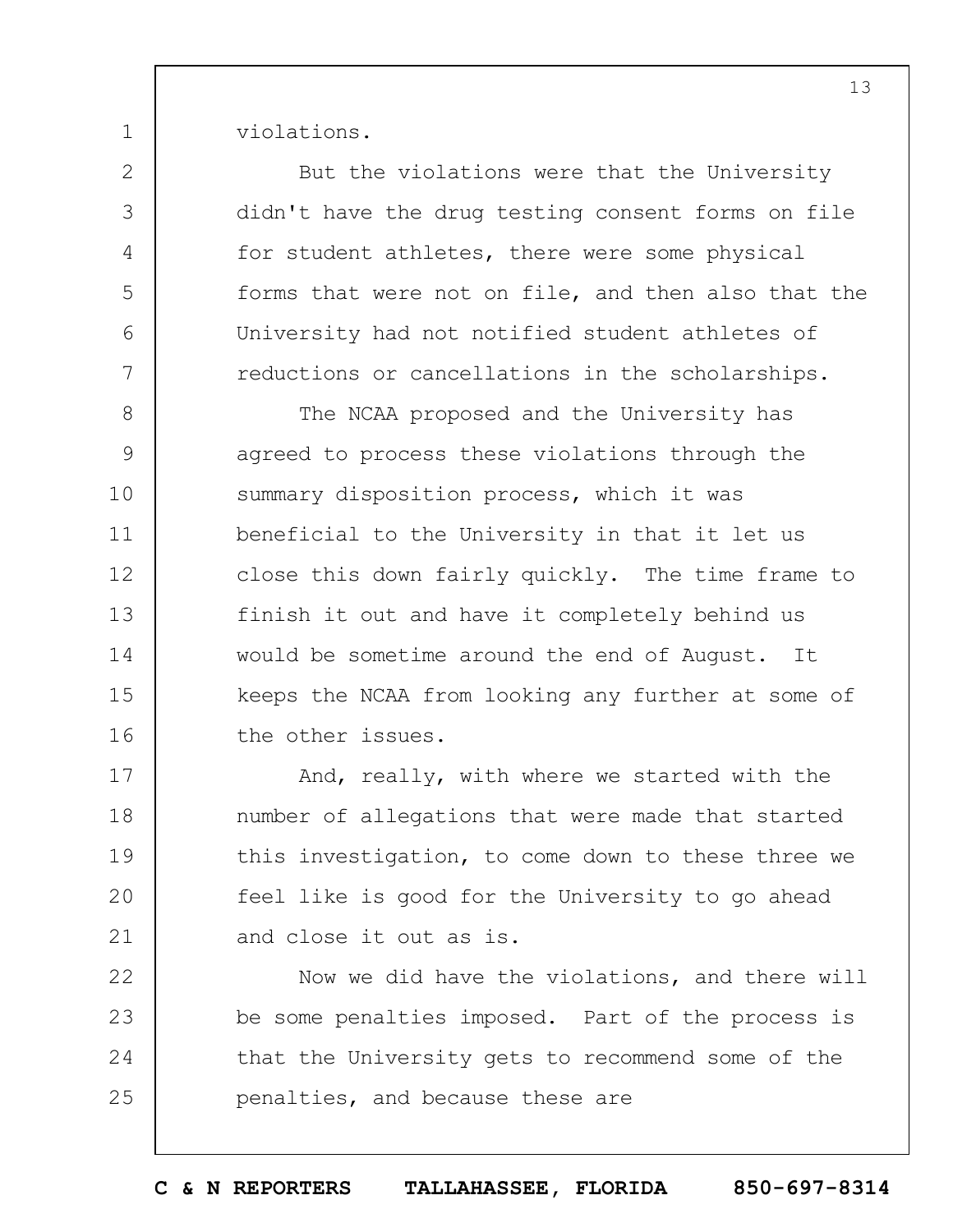administrative-type violations, the nature of the penalties will be along the lines of possibly probation, maybe two to three years; and possibly a monetary fine. But it should not involve penalties that would restrict recruiting or scholarship reductions, penalties along those lines.

Are there any questions on that?

1

2

3

4

5

6

7

8

9

10

11

12

13

TRUSTEE WHITE: Trustee Woody, have you joined us?

TRUSTEE WOODY: Yes, I am, I'm on.

TRUSTEE WHITE: Okay. So now we actually have a quorum and we can  $-$  let's deal with the risk assessment since that is the most pressing issue.

14 15 16 17 18 19 VICE PRESIDENT GIVENS: All right. Every year we do a risk assessment that helps us to develop the Audit Plan. And the risk assessment comes to the Audit Committee to be approved, along with the Audit Plan, and the Audit Plan gives us the direction for this upcoming year.

 $20$ 21 22 23 24 25 And the objective is just to align the resources with the processes that pose the highest risk. And the process we used this year was very similar to what's been used in the past. It would involve interviews with senior management staff; it involved some surveys of senior management staff.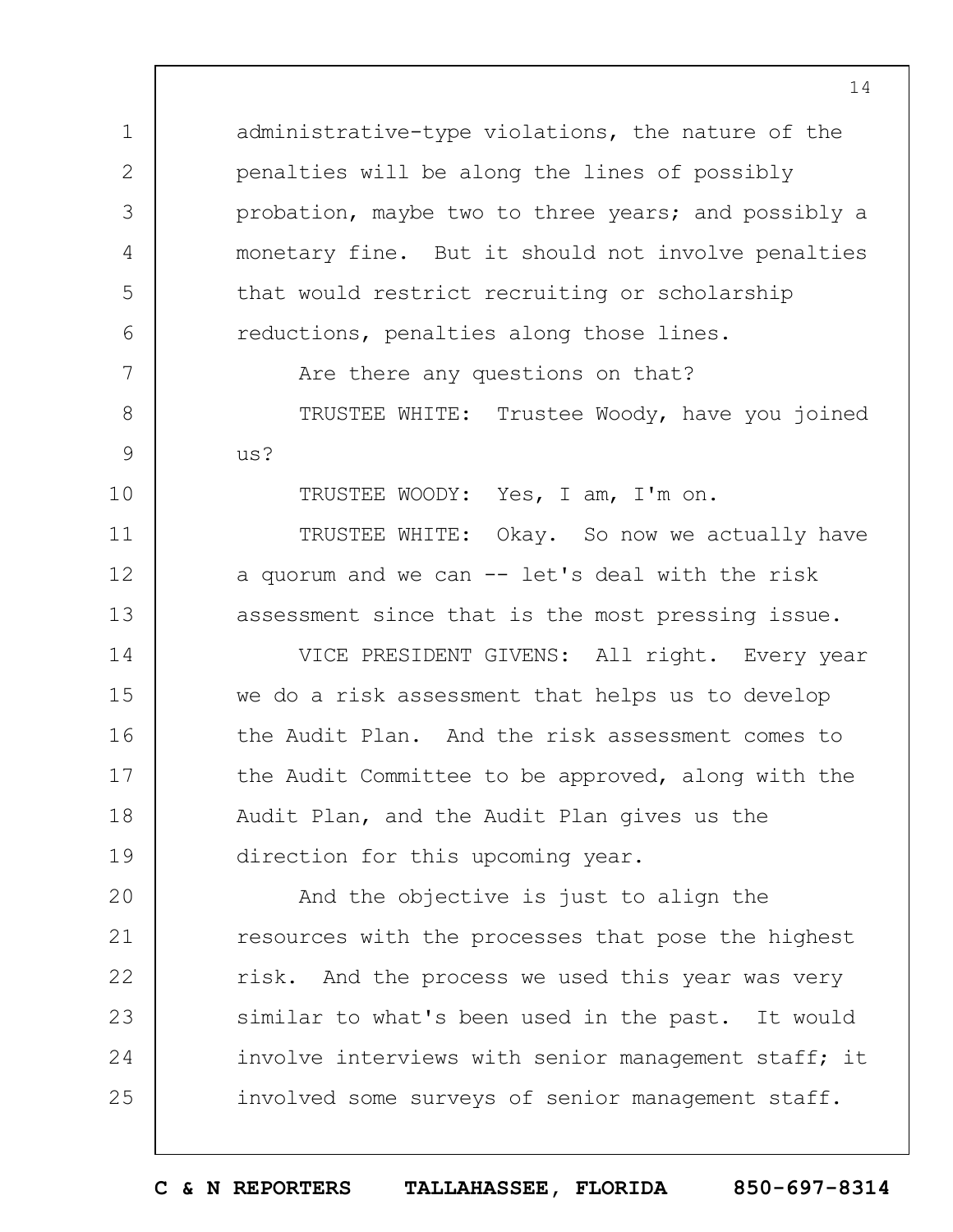And also, this year we added focus groups where we were able to meet with a number of individuals in their area to get their input, and the focus group participants also were asked to complete the surveys.

1

2

3

4

5

23

24

25

6 7 8 9 10 11 12 13 14 15 The surveys classified risk is to the likelihood of occurrence; and then, if the event occurred, the impact. We also factored in our experience and knowledge that we had in our division for the different issues that come through our office during the year. And using all of the information that we had, we then developed a risk assessment matrix which helped us quantify the risk. And if we could go to that, just I'll make a few comments on the risk assessment matrix.

16 17 18 19  $20$ 21 22 The matrix identified 19 high-risk areas, and this is compared with 31 high-risk areas that we identified in the prior year. And the reason for the decrease had to do with I think just improved controls as well as I think a little bit more understanding this year of what risks were and how we should get those classified.

So to come up with the high-risk areas, we considered anything that had a score of 15 or higher, based on the scoring, for whether the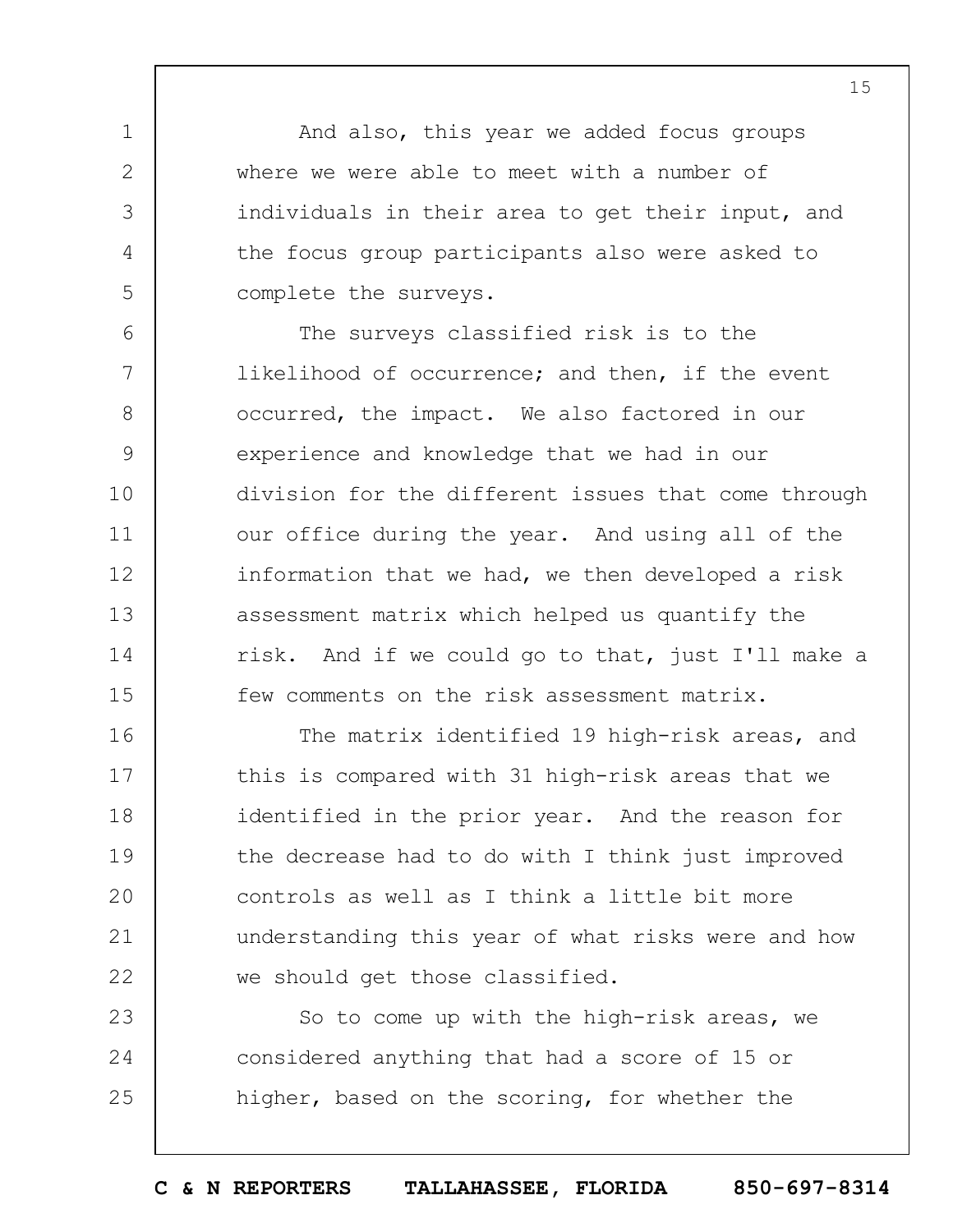impact and then the likelihood of occurrence; so for something to be considered a high risk, it had to have received at least a three and a five to get those areas multiplied together to get the 15. So a three to five, four and four, five and five would have put an area in the high risk. And those are the numbers that you see in the risk assessment matrix.

1

2

3

4

5

6

7

8

9 10 11 12 13 14 15 16 You see -- and we also link the risk with the areas that we have coverage for, are proposing coverage for for this year. You see in the governance area we had three high-risk areas, and we had some coverage in the '15 and '16; and then also we're looking out to how we might cover the -- provide some coverage in the next couple of years.

17 18 19  $20$ 21 22 23 24 25 Now you will see from the risk matrix that there are some areas that -- high-risk areas that don't have coverage. This results from some factors that include just the resources to audit the areas. There are some areas that other University departments are covering and monitoring, so we are getting some coverage there as well as just -- but, primarily, it's just the lack of resources.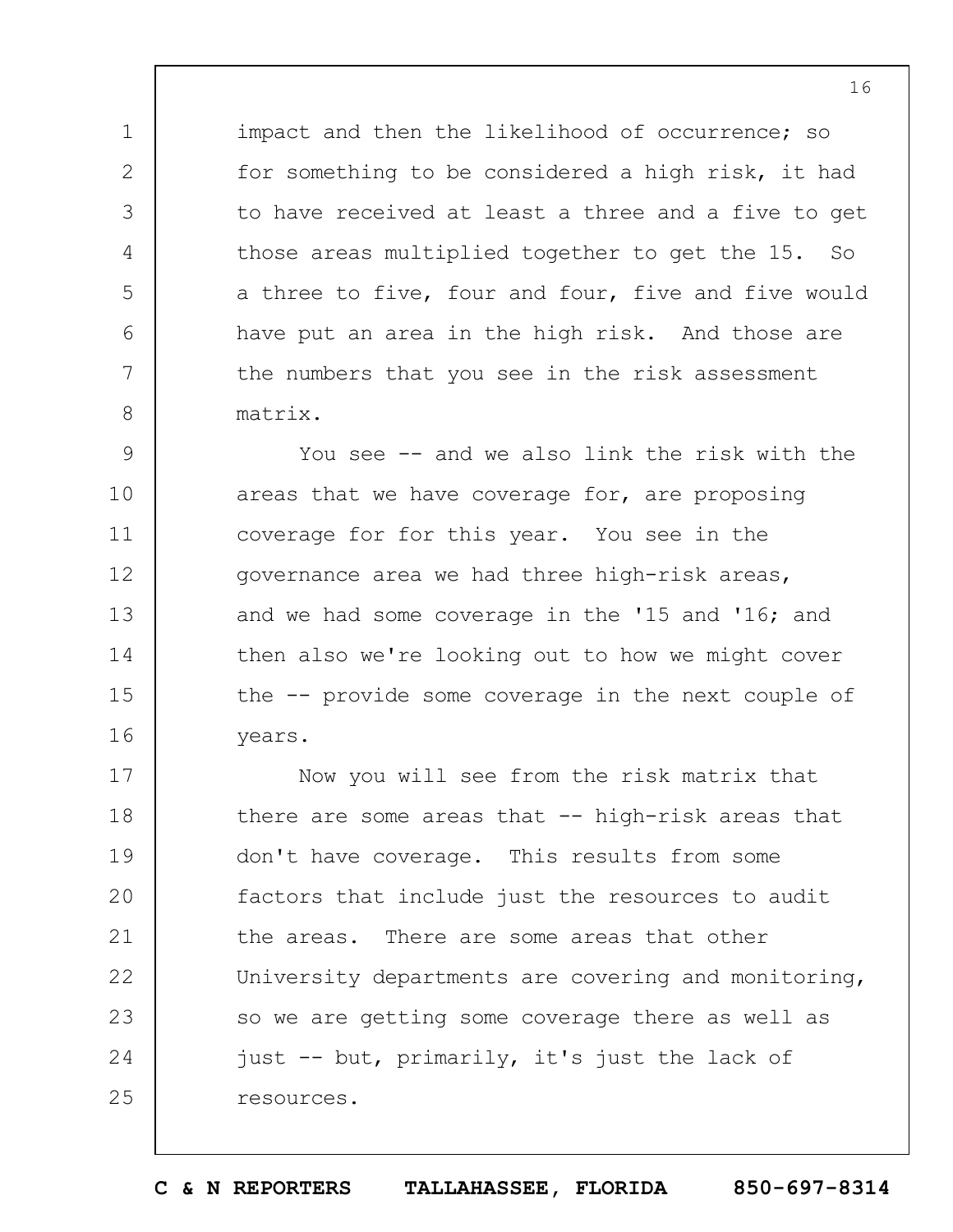So we go through, we look at the risk matrix. It's divided into the areas: We have strategic risk, operational risk, compliance risk, and finance risk. And we tried to get some type of coverage in all of the various risk areas.

1

2

3

4

5

6

7

8

9

The numbers that you see in the column relate to the -- that's how we developed the score. Now, are there any questions anybody has on anything that they see in the risk matrix?

10 11 12 13 14 15 TRUSTEE WHITE: So, again, just so everyone, you know, is sort of -- we go through this process every year; and so, again, there's a series of questions that are out there that identify both whether people think it's a high impact and a high likelihood.

16 17 18 19  $20$ 21 22 23 24 25 And so, again, we look at the  $-$ - basically the factor of those two numbers to come up with an overall rating; and then based upon that, our work plan or the work that's assigned to the Division of Audit and Compliance then follows that fairly closely except in a few glaring cases. And you can also see that ends up turning into what's in the final pages of the document works out to be just about 15,000 audit hours of work to be done, you know, in this academic year.

**C & N REPORTERS TALLAHASSEE, FLORIDA 850-697-8314**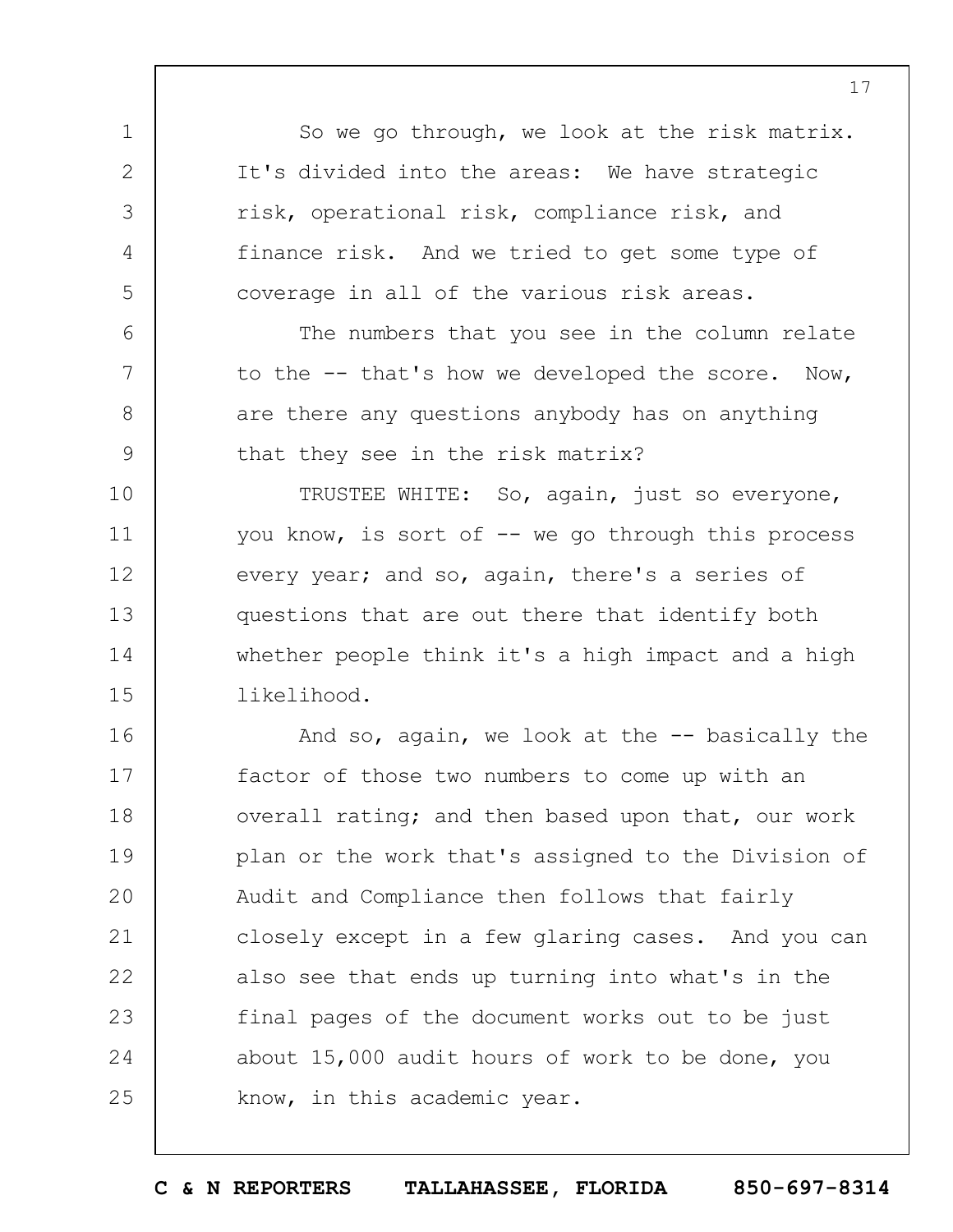But this is a process that we go through every year. As Rick articulated, there were some focus groups this year that might have been in addition to how we go through it, but this  $-$ - you know, so our work of what we do in the Division of Audit and Compliance follow the feedback that people gave us about what they were concerned about from a risk standpoint, so those are the areas that  $-$  and so, quite honestly, you just do it over and over again each year.

1

2

3

4

5

6

7

8

9

10

11 12 13 14 15 So as a result, then we -- this Committee needs to approve both the risk, you know, the risk assessment and then the work plan; and then that will be the work that the Division does throughout the year.

16 17 18 19 VICE PRESIDENT GIVENS: All right. And so based on the risk matrix, we developed some risk themes to help us develop audit topics; and I'll just move through the risk themes very quickly.

 $20$ 21 22 23 24 25 In governance we noted that there were some policies and procedures that were not followed, and that inadequate process for adopting and reviewing and changing the University policies. Some challenges were noted in the funding, as VP Cotton just described a few minutes ago.

**C & N REPORTERS TALLAHASSEE, FLORIDA 850-697-8314**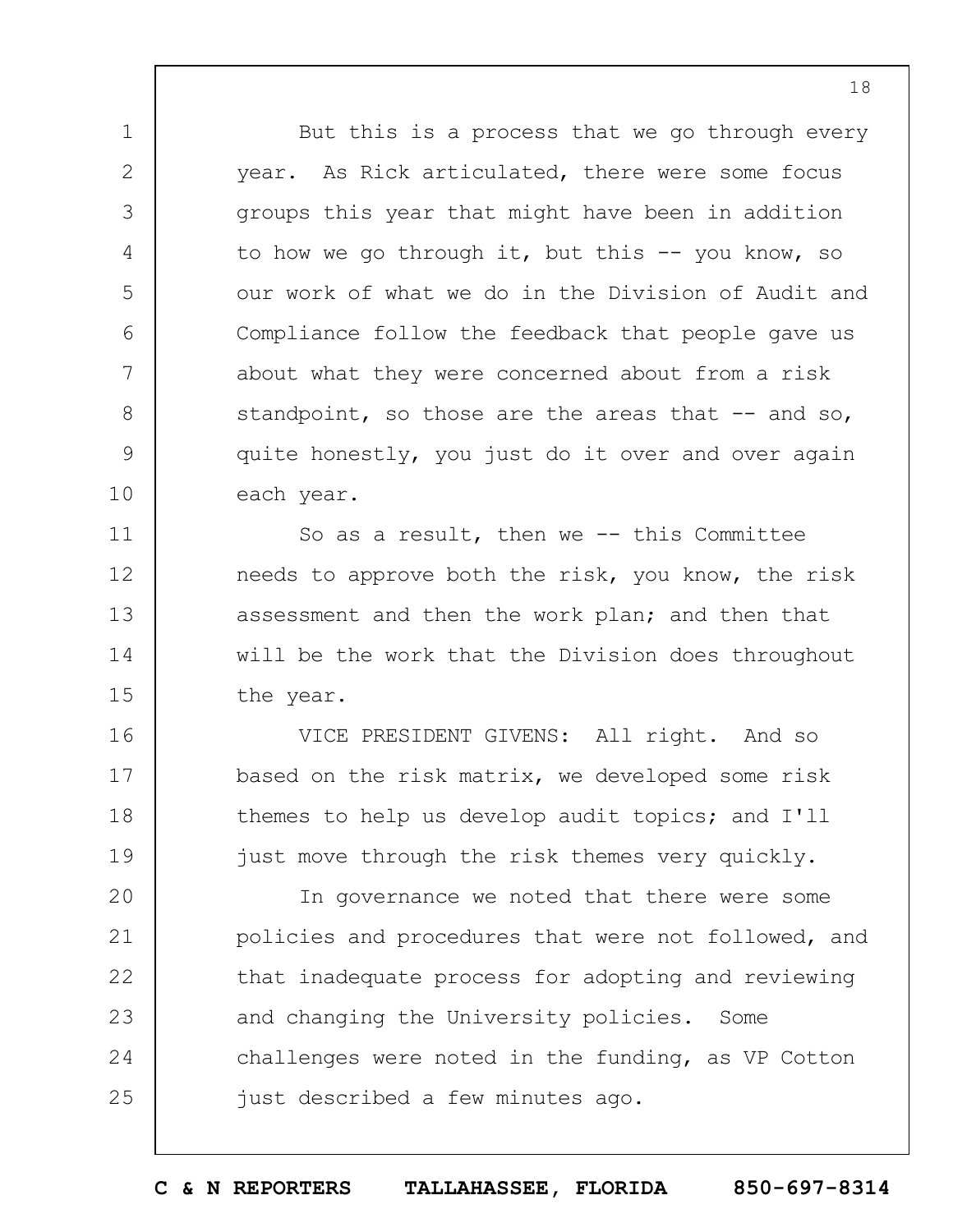We also noted that there were some issues in student recruitment and retention. This related to the admission of the access opportunity students that continues to have an impact on the University. We noted a theme related to financial aid, simply because of some of the problems that have been had in the past, and also that the IT system is not being used to its full functionality.

1

2

3

4

5

6

7

8

25

9 10 11 12 13 14 15 16 17 A risk theme also related to the athletics and NCAA compliance about the possibility for violations, as well as the issues around the operating deficit that we also talked about earlier. A risk theme was developed around human resources, primarily recruiting and retaining faculty and staff; low faculty salaries; and an inadequate evaluation process that is being looked at now.

18 19  $20$ 21 22 23 24 Also, information technology was a risk theme, that the ERP system is not configured to provide maximum functionality; a lot of use of manual processes rather than automated processes; and then just the cost of IT in keeping qualified staff, as well as keeping the system updated is a resource issue.

Physical security and public safety was also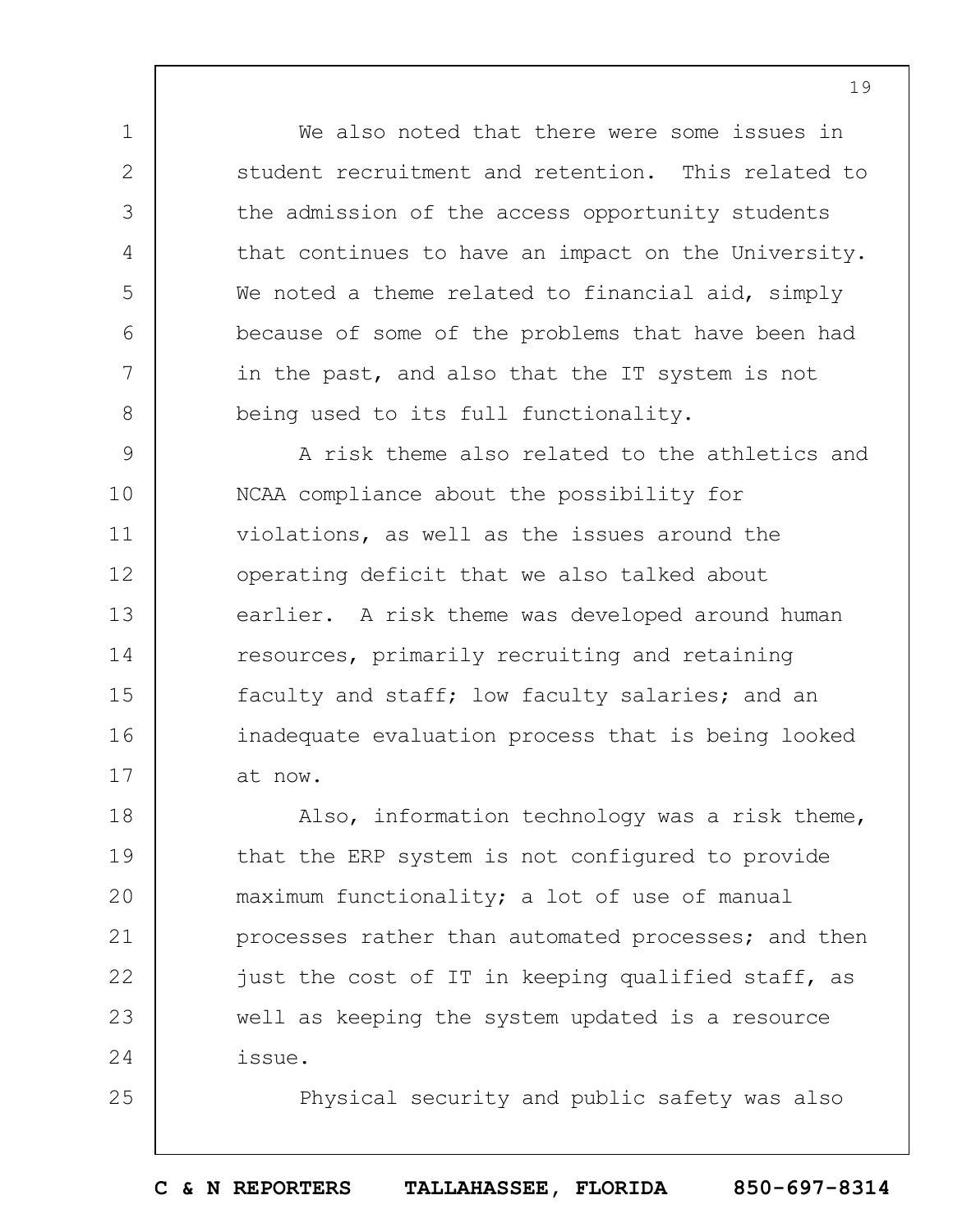noted as a risk, and this is just an inherent high-risk area, just because of the impact. And in the write-up, I did note a number of areas that have been approved over the last year that will reduce the impact that included the security cameras. The officers walk the campus, we see them out, we know that they're -- at least may have a physical presence.

1

2

3

4

5

6

7

8

9 10 11 12 13 Some training was provided in the areas and emergency notification system that's in place. But so a lot of improvements have been made, but just because of the nature of that, we still consider that a high risk.

14 15 16 17 18 19  $20$ 21 A risk theme was also developed for media relations and crisis communication. It had to do with communicating results to  $-$ - for crises, as well as the impact to the University if negative information is presented. And also, we had a risk theme for the procurement and accounts payable and also for construction management, as well as budget and cash management.

22 23 24 25 And then, lastly, this year was a new area that related to high risk for the regulatory and compliance, and that's why we are trying to move towards a more formal compliance function.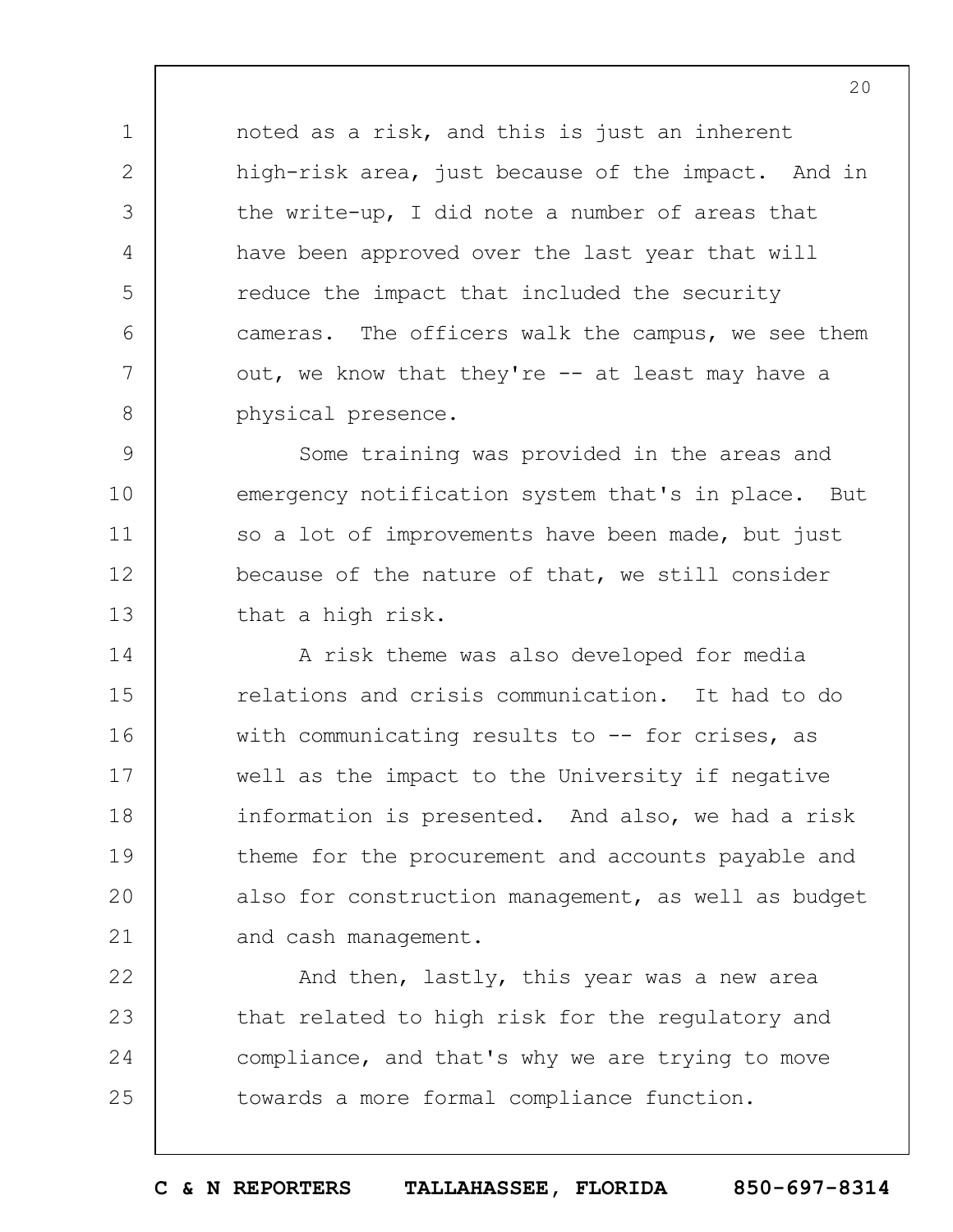1 2 3 4 5 6 7 8 9 10 11 12 13 14 15 16 17 18 19  $20$ 21 22 23 24 25 21 So using the risk themes, then we developed some audit topics. And you can see in your materials that's on Page 13, and just take a quick look at those. This is our proposed work plan for the year. TRUSTEE WHITE: Are there questions for Vice President Givens? (NO RESPONSE). TRUSTEE WHITE: Hearing none, I would entertain a motion to approve the risk assessment and work plan for the 2015/2016 academic year. Alston or Woody, one of you needs to make the motion, and the other one needs -- TRUSTEE WOODY: I move the motion. TRUSTEE ALSTON: Yes, Alston makes the second. TRUSTEE WHITE: Thank you. It's been moved and properly seconded that we approve the risk assessment and work plan for 2015/16. Any other discussion? (NO RESPONSE). TRUSTEE WHITE: All in favor. (AFFIRMATIVE INDICATIONS). TRUSTEE WHITE: The motion is approved. The only other action item I believe had to do with the minutes from the June 1st meeting. Those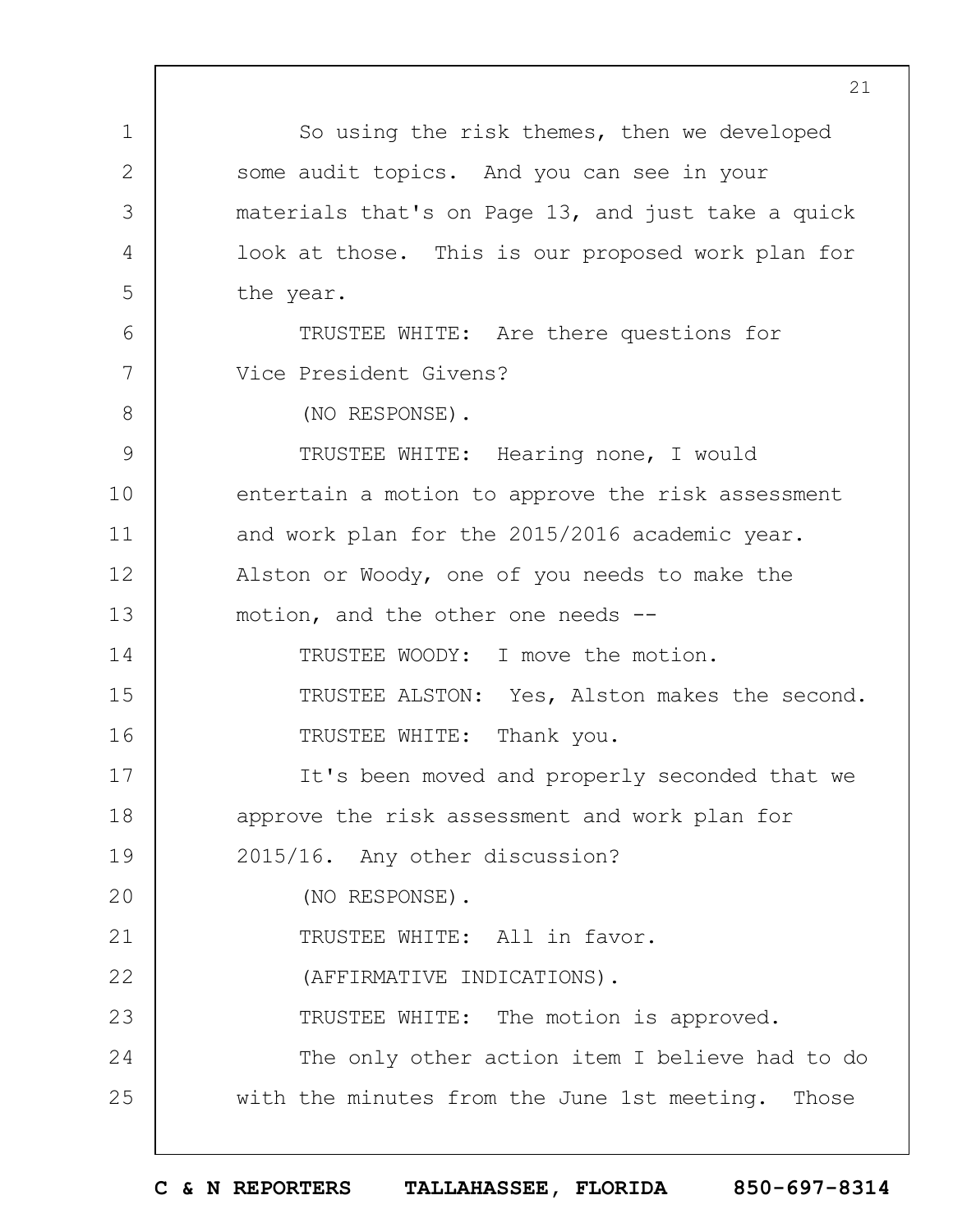|              | 22                                             |
|--------------|------------------------------------------------|
| 1            | were distributed.                              |
| $\mathbf{2}$ | Is there a motion to approve?                  |
| 3            | TRUSTEE WOODY: So moved.                       |
| 4            | TRUSTEE ALSTON: Second.                        |
| 5            | TRUSTEE WHITE: It's been moved and properly    |
| 6            | seconded. Any discussion?                      |
| 7            | (NO RESPONSE).                                 |
| 8            | TRUSTEE WHITE: All in favor.                   |
| 9            | (AFFIRMATIVE INDICATIONS).                     |
| 10           | TRUSTEE WHITE: Thank you very much.            |
| 11           | Vice President Givens, is there any other      |
| 12           | business to come before the Audit Committee?   |
| 13           | VICE PRESIDENT GIVENS: I have nothing else.    |
| 14           | TRUSTEE WHITE: Thank you very much. We are     |
| 15           | adjourned.                                     |
| 16           | (WHEREUPON, THE AUDIT AND COMPLIANCE COMMITTEE |
| 17           | WAS ADJOURNED).                                |
| 18           |                                                |
| 19           |                                                |
| 20           | $\star$<br>$\star$<br>$\star$<br>$\star$       |
| 21           |                                                |
| 22           |                                                |
| 23           |                                                |
| 24           |                                                |
| 25           |                                                |
|              |                                                |

 $\Gamma$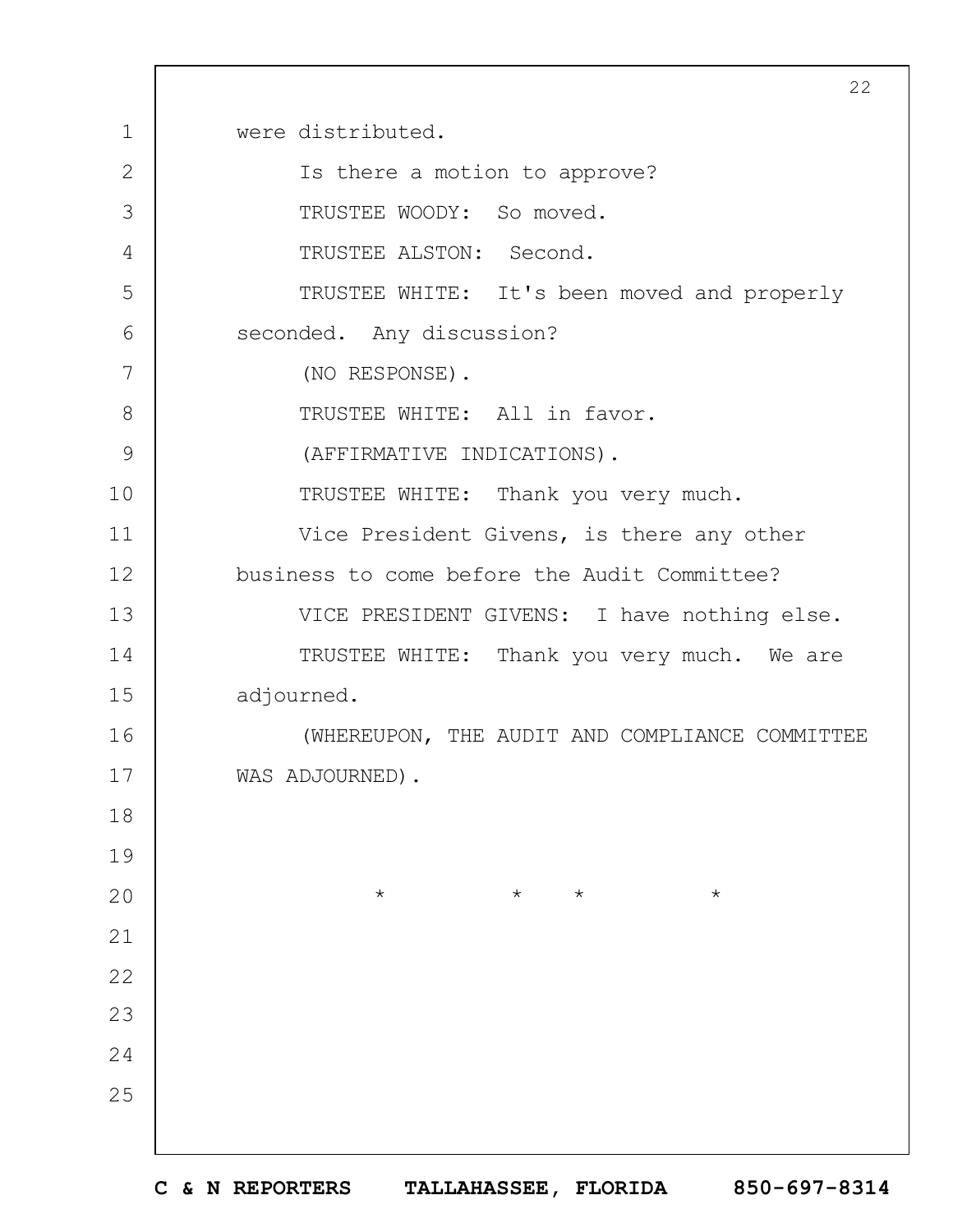|               | 23                                                                                                       |
|---------------|----------------------------------------------------------------------------------------------------------|
| 1             | CERTIFICATE                                                                                              |
| $\mathbf{2}$  |                                                                                                          |
| 3             | STATE OF FLORIDA                                                                                         |
| 4             | COUNTY OF LEON                                                                                           |
| 5             | I, NANCY S. METZKE, RPR, FPR, certify that I<br>was authorized to and did stenographically report the    |
| 6             | foregoing proceedings and that the transcript is a true<br>and complete record of my stenographic notes. |
| 7             | DATED this 25th day of July, 2015.                                                                       |
| $8\,$         |                                                                                                          |
| $\mathcal{G}$ |                                                                                                          |
| 10            |                                                                                                          |
| 11            | NANCY S. METZKE, RPR, FPR<br>Court Reporter                                                              |
| 12            |                                                                                                          |
| 13            |                                                                                                          |
| 14            |                                                                                                          |
| 15            |                                                                                                          |
| 16            |                                                                                                          |
| 17            |                                                                                                          |
| 18            |                                                                                                          |
| 19            |                                                                                                          |
| 20            |                                                                                                          |
| 21            |                                                                                                          |
| 22            |                                                                                                          |
| 23            |                                                                                                          |
| 24            |                                                                                                          |
| 25            |                                                                                                          |
|               |                                                                                                          |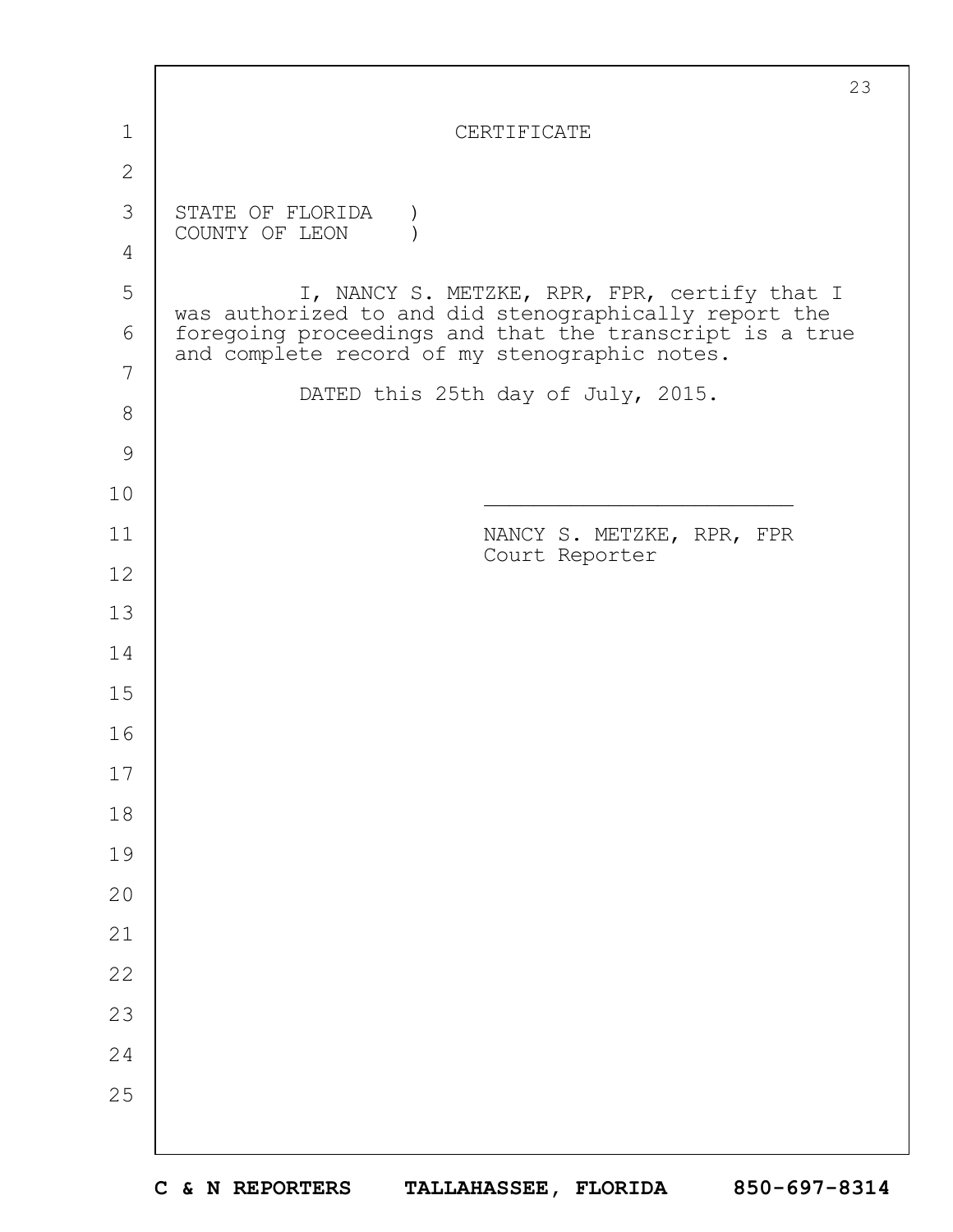|                        |                               | 4:15                             | 3:6, 3:9, 3:11, 3:13,            | closed [1] - 7:2            |
|------------------------|-------------------------------|----------------------------------|----------------------------------|-----------------------------|
|                        | A                             | approve [5] - 3:23,              | 3:15, 3:17                       | closely [1] - 17:21         |
| $'15$ [1] - 16:13      | able [2] - 11:25, 15:2        | 18:12, 21:10, 21:18,             | <b>based</b> [3] - $15:25$ ,     | column [1] - 17:6           |
| $16$ [1] - 16:13       | academic [2] -                | 22:2                             | 17:18, 18:17                     | <b>COMMENCED [1] -</b>      |
|                        | 17:25, 21:11                  | approved [3] - 14:17,            | behind [1] - 13:13               | 1:11                        |
| 1                      | access [1] - 19:3             | 20:4, 21:23                      | <b>beneficial</b> $[2] - 8:10$ , | comment $[1] - 11:7$        |
|                        | accounts $[3] - 5.4$ ,        | area [8] - 8:8, 8:23,            | 13:11                            | comments [1] -              |
| 11 [1] - 7:8           | 8:13, 20:19                   | 11:16, 15:3, 16:6,               | <b>best</b> $[1] - 6:3$          | 15:15                       |
| $13$ [2] - 8:5, 21:3   | <b>action</b> $[2] - 8:24$ ,  | 16:12, 20:2, 20:22               | <b>Bettye</b> [1] - 2:4          | <b>COMMITTEE [4] -</b>      |
| 15 [2] - 15:24, 16:4   | 21:24                         | areas $[19] - 8:11, 9:8,$        | <b>bit</b> $[1]$ - 15:20         | 1:4, 1:7, 3:1, 22:16        |
| $15,000$ [1] - 17:24   | activities $[3] - 4:6$ ,      | 10:6, 10:13, 15:16,              | Board [13] - 8:16,               | <b>Committee</b> [5] - 3:4, |
| $17$ [1] - 7:7         | 9:24, 10:9                    | 15:17, 15:23, 16:4,              | 8:20, 8:21, 8:24, 9:1,           | 9:2, 14:17, 18:11,          |
| 19 [2] - 7:2, 15:16    | $ADA_{[1]} - 10:7$            | 16:10, 16:12, 16:18,             | 9:3, 9:11, 9:15, 9:17,           | 22:12                       |
| <b>1st</b> [1] - 21:25 | add [2] - 5:19, 11:15         | 16:21, 17:2, 17:5,               | 10:23, 11:2, 11:9,               | communicating [1] -         |
|                        | added [1] - 15:1              | 18:8, 20:3, 20:9                 | 11:20                            | 20:16                       |
| $\boldsymbol{2}$       | adding $[1] - 5:12$           | articulated [1] - 18:2           | <b>BOARD</b> $[1] - 1:1$         | communication [2] -         |
|                        | <b>addition</b> $[1] - 18:3$  | assessment [11] -                | <b>BOX</b> $[1]$ - 1:21          | 9:22, 20:15                 |
| $2$ [2] - 4:20, 7:23   | additional $[4] - 5:13$ ,     | 3:24, 12:19, 14:13,              | <b>Boyce</b> [1] - 2:3           | compare [1] - 7:20          |
| 20 [1] - 8:5           | 5:19, 11:18, 11:24            | 14:15, 14:16, 15:13,             | <b>budget</b> [1] - 20:20        | compared [4] - 7:23,        |
| $2015$ [2] - 1:9, 23:7 | <b>address</b> $[4] - 9:8$ ,  | 15:15, 16:7, 18:13,              | <b>business</b> [2] - 7:24,      | 8:2, 8:5, 15:17             |
| 2015/16 [1] - 21:19    | 9:17, 10:13, 12:19            | 21:10, 21:18                     | 22:12                            | complete [2] - 15:5,        |
| 2015/2016 [1] - 21:11  | addressed [1] - 11:1          | assets [1] - 8:5                 | $BY$ <sub>[1]</sub> - 1:15       | 23:6                        |
| $21$ [1] - 1:9         | adjourned [1] -               | assigned [1] - 17:19             |                                  | completed $[5] - 4:7$ ,     |
| $22$ [1] - 7:19        | 22:15                         | AT [2] - 1:11, 1:11              | C                                | 4:9, 5:1, 5:11, 12:22       |
| $24$ [1] - 8:6         | ADJOURNED) [1] -              | <b>athletes</b> $[2] - 13:4$ ,   |                                  | completely [1] -            |
| 25th $[1]$ - 23:7      | 22:17                         | 13:6                             | cameras [1] - 20:6               | 13:13                       |
| $27$ [1] - 7:25        | administrative [1] -          | athletics [1] - 19:9             | <b>CAMPUS</b> [1] - 1:13         | compliance [22] -           |
|                        | 14:1                          | attention $[1] - 8:21$           | campus [1] - 20:6                | 8:23, 9:4, 9:5, 9:16,       |
| $\mathbf{3}$           | administrative-type           | <b>Audit</b> $[10] - 3:4, 9:2,$  | cancellations [1] -              | 9:23, 10:3, 10:6, 10:7,     |
|                        | $[1] - 14:1$                  | 10:21, 14:16, 14:17,             | 13:7                             | 10:9, 10:11, 10:13,         |
| $3093$ [1] - 1:21      | admission $[1]$ - 19:3        | 14:18, 17:20, 18:5,              | candnreporters.                  | 10:18, 10:19, 10:22,        |
| 31 $[2] - 8:2, 15:17$  | adopting [1] - 18:22          | 22:12                            | com $[1] - 1:23$                 | 11:12, 11:16, 11:22,        |
| 32315-3093 [1] - 1:22  | advance [1] - 12:8            | <b>AUDIT</b> [3] - 1:3, 3:1,     | <b>Card</b> $[1] - 4:13$         | 12:19, 17:3, 19:10,         |
| 34 $[1] - 7:20$        | affect <sub>[1]</sub> - 11:11 | 22:16                            | cases [2] - 11:4,                | 20:24, 20:25                |
| $38$ [1] - 7:21        | AFFIRMATIVE [2] -             | <b>audit</b> $[16] - 4.8, 4.13,$ | 17:21                            | Compliance [3] -            |
|                        | 21:22, 22:9                   | 5:3, 5:8, 5:11, 8:13,            | cash $[1] - 20:21$               | 10:21, 17:20, 18:6          |
| 4                      | ago [1] - 18:25               | 8:15, 10:8, 11:11,               | causes [1] - 10:24               | <b>COMPLIANCE [3] -</b>     |
|                        | agreed [1] - 13:9             | 11:22, 12:18, 16:20,             | certain $[3] - 9:12$ ,           | 1:3, 3:1, 22:16             |
| 44 $[1] - 8:1$         | ahead [2] - 3:20,             | 17:24, 18:18, 21:2               | 9:21, 10:6                       | comprehensive [2] -         |
|                        | 13:20                         | <b>auditing</b> $[2] - 9:23$ ,   | <b>CERTIFICATE [1] -</b>         | 9:4.10:14                   |
| 5                      | aid [2] - 4:12, 19:5          | 10:9                             | 23:1                             | computer [1] - 5:15         |
| $5:15$ [1] - 1:11      | align [1] - 14:20             | <b>audits</b> $[4] - 8:9$ ,      | certify [1] - 23:5               | concerned [1] - 18:7        |
|                        | allegations $[5] - 7:1$ ,     | 10:10, 10:11, 10:15              | <b>CHAIR</b> [1] - 1:7           | concerns [1] - 8:11         |
| $5:45$ [1] - 1:11      | 7:13, 7:19, 7:25,             | <b>August</b> [1] - 13:14        | <b>Chairman</b> $[1] - 9:2$      | conclude [1] - 12:17        |
|                        | 13:18                         | authority [1] - 9:20             | challenges [1] -                 | <b>CONCLUDED [1] -</b>      |
| 6                      | almost [1] - 11:14            | authorization [1] -              | 18:24                            | 1:11                        |
| 63 $[1] - 7:1$         | ALSO [1] - $2:1$              | 6:18                             | change [5] - 4:8, 5:5,           | conducted [1] -             |
| 697-8314 [1] - 1:22    | <b>Alston [3] - 3:9.</b>      | authorized [1] - 23:5            | 5:10, 6:13, 11:20                | 12:22                       |
| 697-8715 $[1]$ - 1:22  | 21:12, 21:15                  | automated [1] -                  | changed [2] - 5:14,              | configured [1] -            |
|                        | <b>ALSTON</b> $[4] - 1:7$ ,   | 19:21                            | 6:17                             | 19:19                       |
| 8                      | 3:10, 21:15, 22:4             | avoid [1] - 9:20                 | changes $[3] - 6:7$ ,            | conflict [1] - 10:25        |
|                        | <b>amount</b> $[2] - 9:12$ ,  | <b>awaiting</b> $[1] - 4:16$     | 10:16, 11:10                     | conflicts $[1] - 11:4$      |
| $80$ [1] - 7:12        | 9:21                          |                                  | changing [1] - 18:23             | consent [1] - 13:3          |
| 850 $[2] - 1:22$       | AND $[3] - 1:3, 3:1,$         | B                                | classifications [1] -            | consider [2] - 6:9,         |
|                        | 22:16                         | <b>BAND</b> $[1] - 1:13$         | 7:17                             | 20:12                       |
| 9                      | answered $[1] - 4:23$         | <b>band</b> $[3] - 5:1, 5:22,$   | classified $[2] - 15:6$ ,        | considered [2] -            |
|                        | applicable [1] - 9:6          | 5:25                             | 15:22                            | 15:24, 16:2                 |
| $9$ [1] - 10:7         | approach [1] - 5:19           | <b>Barrington</b> $[1] - 3:5$    | clearly [1] - 12:5               | construction [1] -          |
|                        | appropriate [1] -             | <b>BARRINGTON</b> [6] -          | close [2] - 13:12,               | 20:20                       |
|                        |                               |                                  | 13:21                            | <b>continue</b> $[1] - 8:7$ |
|                        |                               |                                  |                                  |                             |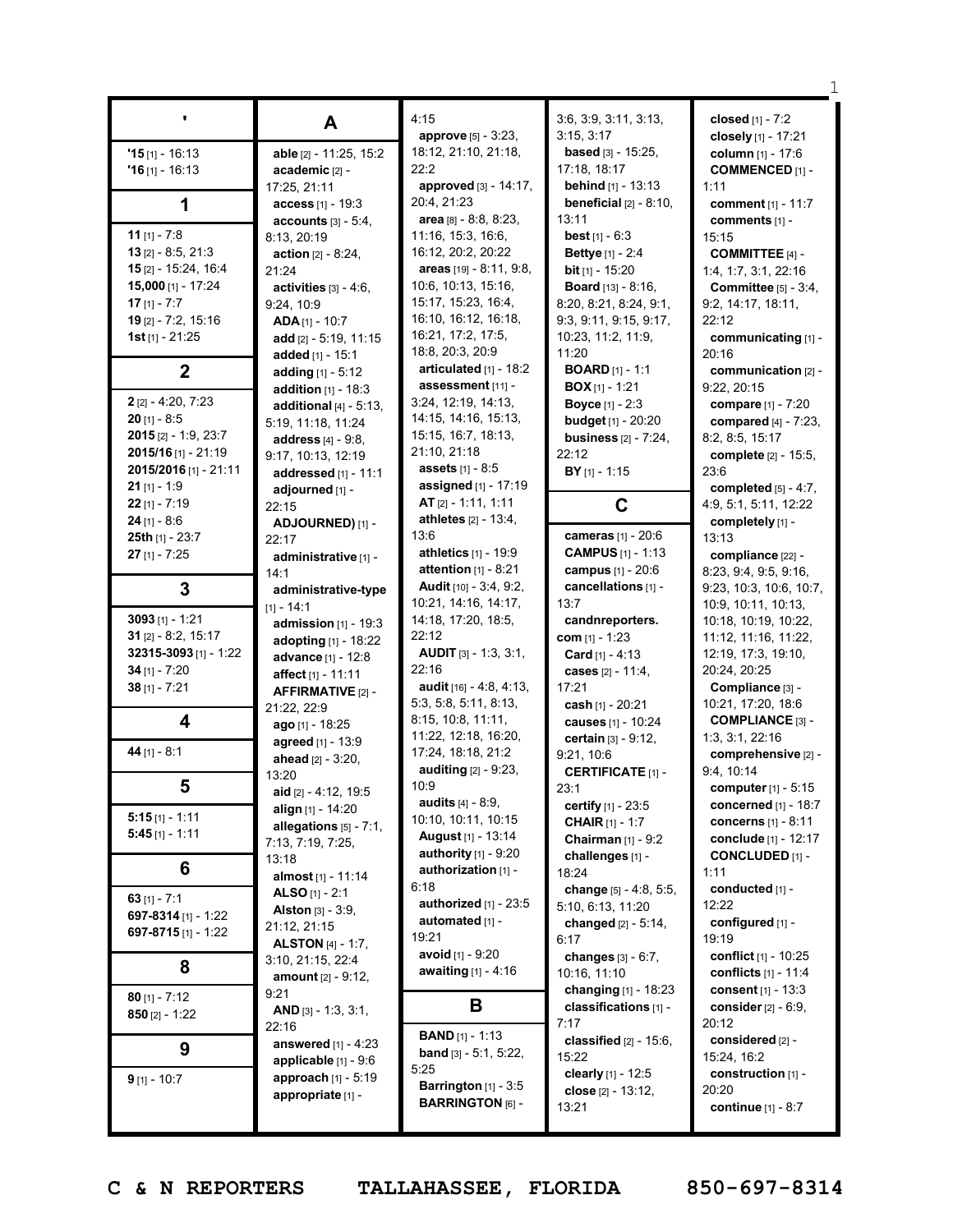| continues $[1] - 19:4$<br>contracted $[1] - 4:20$<br>controls $[2] - 6:16$ ,<br>15:20<br>copy $[2] - 6:11$<br>correct [1] - 11:13<br>cost $[1]$ - 19:22<br>costly [1] - 5:17<br>Cotton [1] - 18:24<br><b>COUNTY</b> $[1]$ - 23:3<br>couple [3] - 4:25.<br>7:14, 16:15<br><b>COURT</b> $[1] - 1:16$<br>Court [1] - 23:11<br>cover [1] - 16:14                                                                                                                                                                              | 18:5. 18:14<br>division [1] - 15:10<br>document [1] - 17:23<br>documentation [1] -<br>7:4<br>done $[3] - 8:17$ ,<br>10:15, 17:24<br>down $[2] - 13:12$ ,<br>13:19<br>drafted [1] - 4:21<br>drug $[1] - 13:3$<br>during [1] - 15:11<br>E                                                                                                                                                                                                                                             | 22:8<br><b>FAX</b> [1] - 1:22<br>feedback [1] - 18:6<br>felt $[1] - 7:3$<br>few $[3] - 15:15$ ,<br>17:21, 18:25<br>figure $[1] - 12:14$<br>file $[2] - 13:3, 13:5$<br>final $[1] - 17:23$<br>finance [1] - 17:4<br>financial $[3] - 4:12$ ,<br>7:24, 19:5<br><b>findings</b> $[3] - 4:14$ ,<br>5:2, 5:23<br>fine $[1] - 14:4$                                                                                                                                                                                                                              | <b>Governors</b> [5] - 8:16,<br>8:24, 9:15, 11:2,<br>11:10<br>Governors' [4] -<br>8:20, 9:2, 10:23,<br>11:21<br>Grable [3] - 2:4, 6:4,<br>11:17<br><b>GRABLE</b> [6] - 6:5,<br>6:19, 6:22, 12:2, 12:7,<br>12:10<br>grade [5] - 4:8, 5:5,<br>5:10, 6:7, 6:13<br>grade-change [2] -<br>4:8, 6:13                                                                                                                                                                                                                                             | implemented [3] -<br>9:8, 9:13, 10:3<br>implementing [1] -<br>5:16<br>important $[1] - 9:1$<br><b>imposed</b> [1] - 13:23<br><b>improved</b> [1] - 15:19<br>improvements [1] -<br>20:11<br>$IN [1] - 1:3$<br>inadequate [2] -<br>18:22, 19:16<br>incidents [1] - 9:25<br><b>include</b> $[2] - 6:8$ ,<br>16:20                                                                                                                                                                    |
|---------------------------------------------------------------------------------------------------------------------------------------------------------------------------------------------------------------------------------------------------------------------------------------------------------------------------------------------------------------------------------------------------------------------------------------------------------------------------------------------------------------------------|-------------------------------------------------------------------------------------------------------------------------------------------------------------------------------------------------------------------------------------------------------------------------------------------------------------------------------------------------------------------------------------------------------------------------------------------------------------------------------------|------------------------------------------------------------------------------------------------------------------------------------------------------------------------------------------------------------------------------------------------------------------------------------------------------------------------------------------------------------------------------------------------------------------------------------------------------------------------------------------------------------------------------------------------------------|--------------------------------------------------------------------------------------------------------------------------------------------------------------------------------------------------------------------------------------------------------------------------------------------------------------------------------------------------------------------------------------------------------------------------------------------------------------------------------------------------------------------------------------------|-----------------------------------------------------------------------------------------------------------------------------------------------------------------------------------------------------------------------------------------------------------------------------------------------------------------------------------------------------------------------------------------------------------------------------------------------------------------------------------|
| coverage [7] - 16:10,<br>16:11, 16:13, 16:15,<br>16:19, 16:23, 17:5<br>covering [1] - 16:22<br>crises [1] - 20:16<br>crisis $[1] - 20:15$<br>D<br>dashboard [1] - 4:4                                                                                                                                                                                                                                                                                                                                                     | education $[1]$ - $9:22$<br>EEO [1] - 10:7<br>effective $[2] - 6:2$ ,<br>9:19<br>eight [2] - 7:3, 7:9<br>eligibility $[2] - 5:1$ ,<br>5:22<br>eligible [2] - 5:25,<br>6:1<br>emergency [1] -                                                                                                                                                                                                                                                                                        | <b>finish</b> $[1]$ - 13:13<br><b>finished</b> $[1] - 4:13$<br>firm $[1] - 4:21$<br>five [4] - 16:3, 16:5<br><b>FLORIDA</b> $[4] - 1:1$ ,<br>1:14, 1:22, 23:3<br>focus $[3] - 15:1$ ,<br>15:4, 18:2<br>follow $[8] - 4:8, 4:14,$                                                                                                                                                                                                                                                                                                                           | <b>grades</b> $[2] - 5:13$ ,<br>6:17<br><b>Graham</b> $[1] - 2:2$<br>group [1] - 15:4<br>groups $[2] - 15:1$ ,<br>18:3<br>guess [1] - 3:21<br>Н                                                                                                                                                                                                                                                                                                                                                                                            | included [2] - 12:24,<br>20:5<br>includes $[1]$ - $9:9$<br>incorporated [1] -<br>10:11<br><b>indicate</b> $[1] - 12:3$<br><b>INDICATIONS)</b> [2] -<br>21:22, 22:9<br>individuals [2] -<br>9:21, 15:3                                                                                                                                                                                                                                                                             |
| <b>DATE</b> $[1] - 1:9$<br><b>DATED</b> $[1]$ - 23:7<br>deal [2] - 3:22, 14:12<br>dealing [1] - 6:10<br>decrease [1] - 15:19<br>deficit [1] - 19:12<br>definition [1] - 11:15<br>delegation $[1]$ - $9:20$<br>departments [2] -<br>7:8, 16:22<br>described [1] - 18:25<br>detail [1] - 5:9<br>develop [2] - 14:15,<br>18:18<br>developed [9] - 5:18,<br>9:7, 9:14, 15:12, 17:7,<br>18:17, 19:13, 20:14,<br>21:1<br>different $[3] - 5:18$ ,<br>7:12, 15:10<br>differently $[1]$ - 8:22<br>direct $[2] - 11:19$ ,<br>11:20 | 20:10<br>end $[1]$ - 13:14<br>ends [1] - 17:22<br>ensure [2] - 5:24,<br>6:17<br>entertain [1] - 21:10<br>environmental [1] -<br>7:22<br>equal [1] - 7:18<br>equity $[1] - 11:18$<br>ERP $[1]$ - 19:19<br>estimated $[1]$ - $7:11$<br>ethics [2] - 9:5, 10:7<br>evaluation [1] -<br>19:16<br>evening $[1] - 3.6$<br>event [1] - 15:7<br>except [1] - 17:21<br><b>executive</b> $[1] - 12:3$<br>expect $[1] - 8:13$<br><b>expense</b> $[1] - 8.8$<br>experience $[2]$ -<br>6:12, 15:9 | 4:18, 5:8, 6:21, 6:23,<br>18:6<br>follow-up $[6] - 4:8$ ,<br>4:14, 4:18, 5:8, 6:23<br>followed [1] - 18:21<br>follows [1] - 17:20<br>foregoing $[1]$ - 23:6<br>form $[2] - 6:11, 6:13$<br>formal $[1] - 20:25$<br><b>forms</b> $[2] - 13:3, 13:5$<br><b>forth</b> $[1] - 11:10$<br><b>four</b> $[2] - 16:5$<br>FPR $[3] - 1:15$ , 23:5,<br>23:11<br>frame $[1] - 13:12$<br><b>full</b> $[1]$ - 19:8<br>function [4] - 9:16,<br>10:3, 10:8, 20:25<br>functionality [2] -<br>19:8, 19:20<br>functions $[1] - 4:11$<br><b>funding</b> $[2] - 8:16$ ,<br>18:24 | HALL [1] - 1:13<br>happy [1] - 12:7<br><b>health</b> $[1] - 7:22$<br><b>hearing</b> $[1] - 21:9$<br>help $[1]$ - 18:18<br>helped $[1]$ - 15:13<br><b>helpful</b> $[1] - 6:9$<br>helps [1] - 14:15<br>high $[12] - 15:16$ ,<br>15:17, 15:23, 16:2,<br>16:6, 16:12, 16:18,<br>17:14, 20:2, 20:13,<br>20:23<br>high-risk $[6] - 15:16$ ,<br>15:17, 15:23, 16:12,<br>16:18, 20:2<br>higher $[1]$ - 15:25<br>highest [1] - 14:21<br><b>honestly</b> $[1]$ - 18:9<br>hopefully $[1]$ - 4:24<br>hours $[1] - 17:24$<br><b>human</b> $[1]$ - 19:13 | information $[4] - 4:4$ ,<br>15:12, 19:18, 20:18<br>informational [2] -<br>3:21, 4:1<br>infrastructure [1] -<br>9:9<br>inherent $[1] - 20:1$<br><b>input</b> $[1]$ - 15:3<br>instructional [2] -<br>12:6, 12:9<br>integrity $[1]$ - $7:25$<br>interest [2] - 10:25,<br>11:4<br>interrupt $[1] - 12:11$<br>interviews [1] -<br>14:24<br>investigate $[1]$ - 7:5<br>investigated [2] -<br>7:13, 7:17<br>investigation [8] -<br>4:19, 6:7, 7:3, 7:10,<br>8:8, 12:21, 12:23,<br>13:19 |
| <b>directed</b> $[1] - 8:17$<br>direction $[1]$ - 14:19<br>disclosed $[1]$ - 5:23<br>discussion [2] -<br>21:19, 22:6                                                                                                                                                                                                                                                                                                                                                                                                      | F<br><b>factor</b> [1] - 17:17<br>factored $[1] - 15.8$                                                                                                                                                                                                                                                                                                                                                                                                                             | G<br>generally [1] - 10:8<br>Givens [4] - 3:25,<br>6:6, 21:7, 22:11                                                                                                                                                                                                                                                                                                                                                                                                                                                                                        | idea [2] - 7:11, 7:16<br>identified $[3] - 12:24$ ,<br>15:16, 15:18                                                                                                                                                                                                                                                                                                                                                                                                                                                                        | investigations [4] -<br>6:25, 7:14, 8:2, 10:12<br><b>involve</b> [2] - 14:4,<br>14:24<br><b>involved</b> $[2] - 7:12$ ,                                                                                                                                                                                                                                                                                                                                                           |
| disposition [1] -<br>13:10<br>distributed [2] -<br>4:15, 22:1<br>diversity $[1]$ - $7:18$<br>divided [1] - 17:2<br><b>Division</b> $[3] - 17:19$ ,                                                                                                                                                                                                                                                                                                                                                                        | <b>factors</b> $[1] - 16:20$<br>faculty $[2] - 19:15$<br><b>fairly</b> $[2] - 13:12$ ,<br>17:20<br><b>FAMU</b> $[1]$ - 1:13<br>far $[2] - 6:25, 8:12$<br>favor $[2] - 21:21$ ,                                                                                                                                                                                                                                                                                                      | <b>GIVENS</b> $[10] - 4:2$ ,<br>6:15, 6:20, 6:24,<br>11:13, 11:23, 12:16,<br>14:14, 18:16, 22:13<br>glaring $[1] - 17:21$<br>governance [2] -<br>16:12, 18:20                                                                                                                                                                                                                                                                                                                                                                                              | <b>identify</b> [1] - 17:13<br><b>impact</b> [7] - 15:8,<br>16:1, 17:14, 19:4,<br>20:2, 20:5, 20:17<br>implement $[5] - 5:18$ ,<br>9:4, 9:14, 10:24,<br>11:25                                                                                                                                                                                                                                                                                                                                                                              | 14:25<br><b>issue</b> $[4] - 11:8$ ,<br>12:20, 14:13, 19:24<br><b>issued</b> [2] - 7:2,<br>12:23<br><b>issues</b> [7] - 7:12,<br>7:17, 10:25, 13:16,                                                                                                                                                                                                                                                                                                                              |

2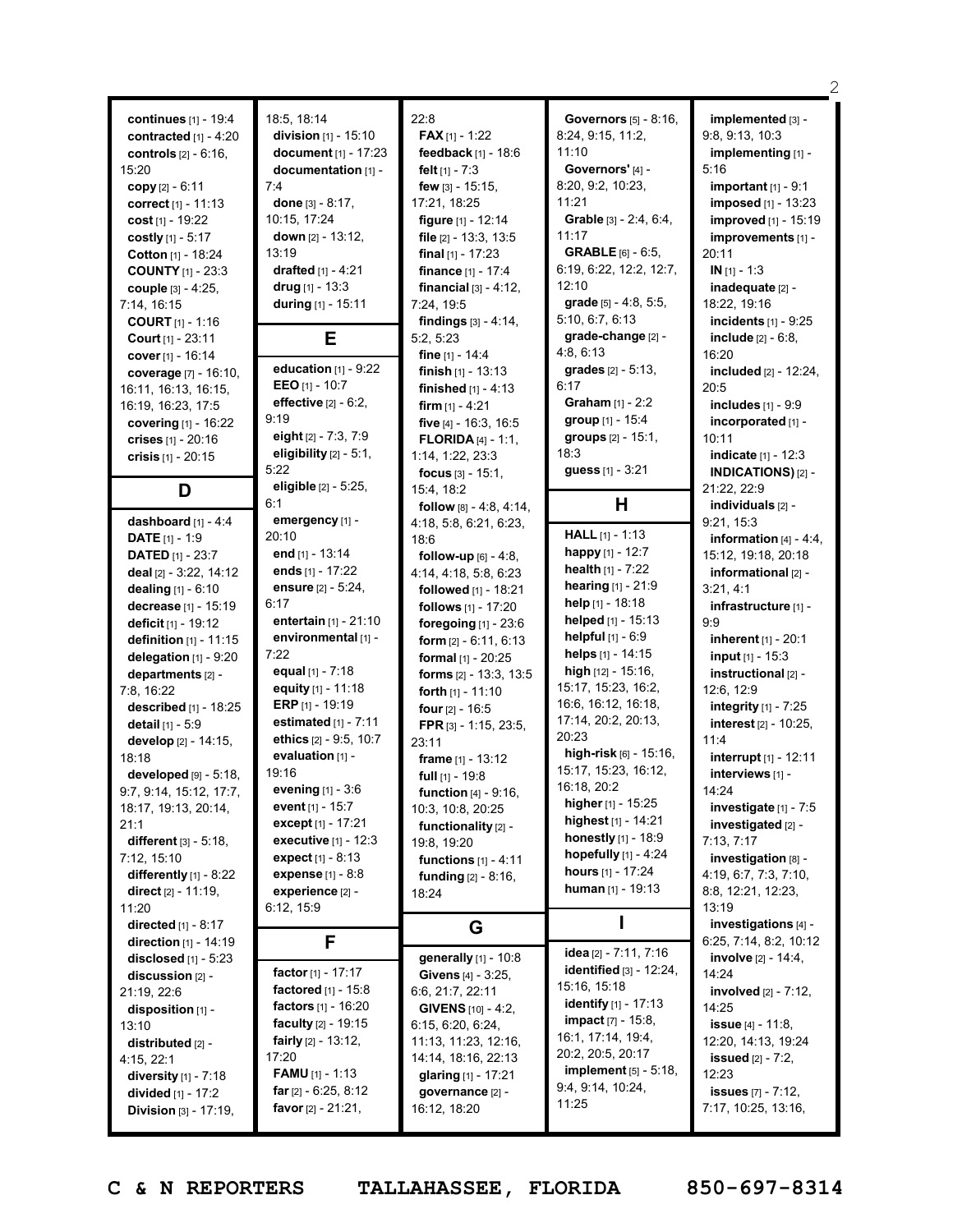|                                                                                                                                                                                                                                                                                                                                                                                                                                                                                                                                                                                                                                                                                 |                                                                                                                                                                                                                                                                                                                                                                                                                                                                                                                                                                                                                                                                                    |                                                                                                                                                                                                                                                                                                                                                                                                                                                                                                                                                                                                                                  |                                                                                                                                                                                                                                                                                                                                                                                                                                                                                                                                                                                                                                                                  | З                                                                                                                                                                                                                                                                                                                                                                                                                                                                                                                                                                                                                                                                                                  |
|---------------------------------------------------------------------------------------------------------------------------------------------------------------------------------------------------------------------------------------------------------------------------------------------------------------------------------------------------------------------------------------------------------------------------------------------------------------------------------------------------------------------------------------------------------------------------------------------------------------------------------------------------------------------------------|------------------------------------------------------------------------------------------------------------------------------------------------------------------------------------------------------------------------------------------------------------------------------------------------------------------------------------------------------------------------------------------------------------------------------------------------------------------------------------------------------------------------------------------------------------------------------------------------------------------------------------------------------------------------------------|----------------------------------------------------------------------------------------------------------------------------------------------------------------------------------------------------------------------------------------------------------------------------------------------------------------------------------------------------------------------------------------------------------------------------------------------------------------------------------------------------------------------------------------------------------------------------------------------------------------------------------|------------------------------------------------------------------------------------------------------------------------------------------------------------------------------------------------------------------------------------------------------------------------------------------------------------------------------------------------------------------------------------------------------------------------------------------------------------------------------------------------------------------------------------------------------------------------------------------------------------------------------------------------------------------|----------------------------------------------------------------------------------------------------------------------------------------------------------------------------------------------------------------------------------------------------------------------------------------------------------------------------------------------------------------------------------------------------------------------------------------------------------------------------------------------------------------------------------------------------------------------------------------------------------------------------------------------------------------------------------------------------|
| 15:10, 19:1, 19:11<br>$IT [4] - 4:11, 5:18,$<br>19:7, 19:22<br>item $[1] - 21:24$<br>items [2] - 3:21, 4:1<br><b>itself</b> $[1] - 9:3$<br>J<br>joined [1] - 14:8<br><b>joining</b> $[1]$ - 12:13<br>July [1] - 23:7<br><b>JULY</b> $[1]$ - 1:9<br>June [3] - 4:9, 5:12,<br>21:25<br>Κ                                                                                                                                                                                                                                                                                                                                                                                          | M<br>$ma'am$ [1] - 6:24<br>maintain [1] - 9:17<br>maintained $[1]$ - 10:1<br>manage [1] - 10:19<br>management [5] -<br>4:16, 14:24, 14:25,<br>20:20, 20:21<br>managerial $[1]$ - 12:4<br>mandates $[1] - 9:19$<br>manual [1] - 19:20<br>materials $[2] - 4:3$ ,<br>21:3<br>$matrix_{[8]} - 15:13,$<br>15:15, 15:16, 16:8,<br>16:17, 17:1, 17:9,                                                                                                                                                                                                                                                                                                                                    | move [7] - 5:5, 5:9,<br>6:3, 12:13, 18:19,<br>20:24, 21:14<br>moved [3] - 21:17,<br>22:3, 22:5<br>$MS$ [6] - 3:6, 3:9,<br>3:11, 3:13, 3:15, 3:17<br>multiplied [1] - 16:4<br>must [1] - 10:25<br>N<br><b>NANCY</b> [3] - 1:15,<br>23:5, 23:11<br>nancy@metzke.<br>com $[1] - 1:23$<br><b>nature</b> $[2] - 14:1$ ,                                                                                                                                                                                                                                                                                                               | 23:3<br>office [1] - 15:11<br><b>OFFICE</b> [1] - 1:21<br>officer [2] - 10:18,<br>10:22<br>officers [1] - 20:6<br>one $[9] - 4:9, 5:6,$<br>5:12, 6:11, 6:13, 7:22,<br>12:14, 21:12, 21:13<br>online [1] - 6:9<br>operating [1] - 19:12<br>operational [1] -<br>17:3<br>opportunity [2] -<br>7:18, 19:3<br>order $[1] - 3:4$<br>outside [1] - 4:21                                                                                                                                                                                                                                                                                                                | plans [1] - 8:24<br>point $[2] - 3:3, 11:16$<br>policies $[4] - 9.9$ ,<br>9:13, 18:21, 18:23<br>pose [1] - 14:21<br>positions [1] - 11:18<br>possibility [1] -<br>19:10<br><b>possibly</b> $[2] - 14:2$ ,<br>14:3<br>POST [1] - 1:21<br>prescribes $[1]$ - $9:7$<br><b>presence</b> $[1] - 20:8$<br><b>present</b> $[1] - 3:8$<br><b>PRESENT</b> [1] - 2:1<br>presented [1] - 20:18<br>President [5] - 3:25,                                                                                                                                                                                                                                                                                       |
|                                                                                                                                                                                                                                                                                                                                                                                                                                                                                                                                                                                                                                                                                 | 18:17                                                                                                                                                                                                                                                                                                                                                                                                                                                                                                                                                                                                                                                                              | 20:12                                                                                                                                                                                                                                                                                                                                                                                                                                                                                                                                                                                                                            | overall [1] - 17:18                                                                                                                                                                                                                                                                                                                                                                                                                                                                                                                                                                                                                                              | 6:6, 10:21, 21:7,                                                                                                                                                                                                                                                                                                                                                                                                                                                                                                                                                                                                                                                                                  |
| <b>KARL</b> $[1] - 1:7$<br>keeping [2] - 19:22,<br>19:23<br>keeps [1] - 13:15                                                                                                                                                                                                                                                                                                                                                                                                                                                                                                                                                                                                   | maximum [1] - 19:20<br>McWilliams [2] -<br>3:11, 3:13<br>mean $[2] - 10:2$                                                                                                                                                                                                                                                                                                                                                                                                                                                                                                                                                                                                         | <b>NCAA</b> $[7] - 10:6$<br>12:13, 12:21, 12:22,<br>13:8, 13:15, 19:10<br>necessitate [1] -                                                                                                                                                                                                                                                                                                                                                                                                                                                                                                                                      | oversee [1] - 10:19<br>oversight [1] - 9:19<br>P                                                                                                                                                                                                                                                                                                                                                                                                                                                                                                                                                                                                                 | 22:11<br>PRESIDENT [10] -<br>4:2, 6:15, 6:20, 6:24,<br>11:13, 11:23, 12:16,                                                                                                                                                                                                                                                                                                                                                                                                                                                                                                                                                                                                                        |
| Kimberly $[1]$ - 2:3                                                                                                                                                                                                                                                                                                                                                                                                                                                                                                                                                                                                                                                            | 11:15                                                                                                                                                                                                                                                                                                                                                                                                                                                                                                                                                                                                                                                                              | 8:21                                                                                                                                                                                                                                                                                                                                                                                                                                                                                                                                                                                                                             |                                                                                                                                                                                                                                                                                                                                                                                                                                                                                                                                                                                                                                                                  | 14:14, 18:16, 22:13                                                                                                                                                                                                                                                                                                                                                                                                                                                                                                                                                                                                                                                                                |
| <b>kind</b> $[1] - 6:11$<br>knowledge [1] - 15:9                                                                                                                                                                                                                                                                                                                                                                                                                                                                                                                                                                                                                                | meant [1] - 5:23<br>measures [1] - 9:25<br>media [1] - 20:14                                                                                                                                                                                                                                                                                                                                                                                                                                                                                                                                                                                                                       | need [1] - 10:18<br>needs [3] - 18:12,<br>21:12, 21:13                                                                                                                                                                                                                                                                                                                                                                                                                                                                                                                                                                           | $P.M$ [2] - 1:11, 1:11<br>Page $[1] - 21:3$<br><b>pages</b> $[1] - 17:23$                                                                                                                                                                                                                                                                                                                                                                                                                                                                                                                                                                                        | pressing [1] - 14:13<br>preventive [1] - 9:25<br>primarily $[3]$ - $6:15$ ,                                                                                                                                                                                                                                                                                                                                                                                                                                                                                                                                                                                                                        |
| L                                                                                                                                                                                                                                                                                                                                                                                                                                                                                                                                                                                                                                                                               | meet $[1]$ - 15:2                                                                                                                                                                                                                                                                                                                                                                                                                                                                                                                                                                                                                                                                  | negative [1] - 20:17                                                                                                                                                                                                                                                                                                                                                                                                                                                                                                                                                                                                             | part [2] - 8:7, 13:23                                                                                                                                                                                                                                                                                                                                                                                                                                                                                                                                                                                                                                            | 16:24, 19:14                                                                                                                                                                                                                                                                                                                                                                                                                                                                                                                                                                                                                                                                                       |
| <b>lack</b> $[2] - 12:25$ ,<br>16:24<br>large [1] - 7:14<br>$last[3] - 7:15, 8:2,$<br>20:4<br><b>lastly</b> $[2] - 9:24$ ,<br>20:22<br>laws [1] - 9:6<br>layer $[1] - 5:13$<br>leashes [1] - 12:15<br>least [2] - 16:3, 20:7<br>leeway $[1] - 9:12$<br><b>LEON</b> $[1]$ - 23:3<br>likelihood [4] -<br>11:24, 15:7, 16:1,<br>17:15<br>lines [2] - 14:2, 14:6<br>$link_{[1]} - 16:9$<br><b>LOCATION</b> $[1]$ - 1:13<br><b>look</b> $[5] - 6:20$ ,<br>10:10, 17:1, 17:16,<br>21:4<br>looked $[2] - 8:1$ ,<br>19:16<br>looking $[4] - 5:16$ ,<br>6:16, 13:15, 16:14<br><b>looks</b> $[1] - 4:4$<br><b>lost</b> $[1] - 5:15$<br><b>low</b> [1] - 19:15<br><b>Lucas</b> $[1] - 2:3$ | <b>MEETING</b> $[1] - 1:4$<br><b>meeting</b> $[4] - 3:4$ ,<br>4:18, 8:25, 21:25<br>members [1] - 5:25<br><b>MEMBERS</b> $[1] - 1:7$<br>mentioned $[1] - 5:22$<br><b>metrics</b> $[1] - 8:16$<br><b>METZKE</b> $[3] - 1:15$ ,<br>23:5, 23:11<br>$might$ [2] - 16:14,<br>18:3<br>minutes [2] - 18:25,<br>21:25<br>misappropriation [1]<br>- 8:4<br><b>misuse</b> $[1] - 8:4$<br>mitigate [1] - 11:5<br><b>moderate</b> $[1] - 5:7$<br>monetary [1] - 14:4<br>monitoring [4] -<br>9:23, 10:14, 12:25,<br>16:22<br>Montgomery [1] -<br>2:4<br>Moore [1] - 2:3<br>morning [2] - 11:9,<br>11:17<br>$most [2] - 10:4,$<br>14:13<br>motion $[5] - 21:10$ ,<br>21:13, 21:14, 21:23,<br>22:2 | new [1] - 20:22<br>next [4] - 4:18, 4:25,<br>8:25, 16:15<br>$NO$ [7] - 3:12, 3:14,<br>3:16, 3:18, 21:8,<br>21:20, 22:7<br>non $[2] - 12:6, 12:9$<br>non-instructional [2]<br>$-12:6, 12:9$<br><b>none</b> $[1] - 21:9$<br>note [1] - 20:3<br>noted [5] - 18:20,<br>18:24, 19:1, 19:5,<br>20:1<br>notes $[1] - 23:6$<br>nothing [1] - 22:13<br>notification [1] -<br>20:10<br>notified [1] - 13:6<br>number [5] - 9:8.<br>10:10, 13:18, 15:2,<br>20:3<br>numbers [3] - 16:7,<br>17:6, 17:17<br>O<br>objective [1] - 14:20<br>occurred [1] - 15:8<br>occurrence [2] -<br>15:7, 16:1<br>October [1] - 8:14<br>OF $[3] - 1:1, 23:3,$ | participants [1] -<br>15:4<br>participate [1] - 6:1<br>particular [2] - 9:15,<br>11:3<br><b>parties</b> $[1] - 4:15$<br>passed [1] - 10:17<br>past [2] - 14:23, 19:7<br>payable [3] - 5:4,<br>8:13, 20:19<br>penalties [5] - 13:23,<br>13:25, 14:2, 14:4,<br>14:6<br>pending [1] - 7:9<br>people [3] - 8:11,<br>17:14, 18:6<br>percent [8] - 7:20,<br>7:21, 7:23, 8:1, 8:2,<br>8:5, 8:6<br>performance [1] -<br>8:15<br>Pharmacy [1] - 4:20<br><b>Phase</b> [1] - 4:20<br>physical [3] - 13:4,<br>19:25, 20:8<br>place [6] - 5:14, 5:21,<br>5:24, 6:17, 7:18,<br>20:10<br>plan [6] - 12:18,<br>17:19, 18:13, 21:4,<br>21:11, 21:18<br>Plan [3] - 14:16,<br>14:18 | probation $[1] - 14:3$<br>problems $[1]$ - 19:6<br>procedures [3] -<br>9:10, 9:13, 18:21<br>proceedings [1] -<br>23:6<br><b>process</b> $[19] - 4:12$ ,<br>4:14, 4:19, 4:23, 5:4,<br>5:10, 5:14, 5:17, 5:20,<br>5:24, 7:7, 13:9, 13:10,<br>13:23, 14:22, 17:11,<br>18:1, 18:22, 19:16<br>processes [3] -<br>14:21, 19:21<br>procurement [1] -<br>20:19<br><b>program</b> $[5] - 9:5$ ,<br>9:7, 9:19, 10:14,<br>10:19<br>project [1] - 12:18<br>projects [3] - 4:10,<br>7:7,8:12<br>promote [1] - 9:5<br><b>proper</b> $[1] - 6:18$<br>properly [2] - 21:17,<br>22:5<br>proposed [5] - 8:19,<br>8:23, 10:23, 13:8,<br>21:4<br>proposing [1] -<br>16:10<br>proved [1] - 5:17<br>provide [2] - 16:15, |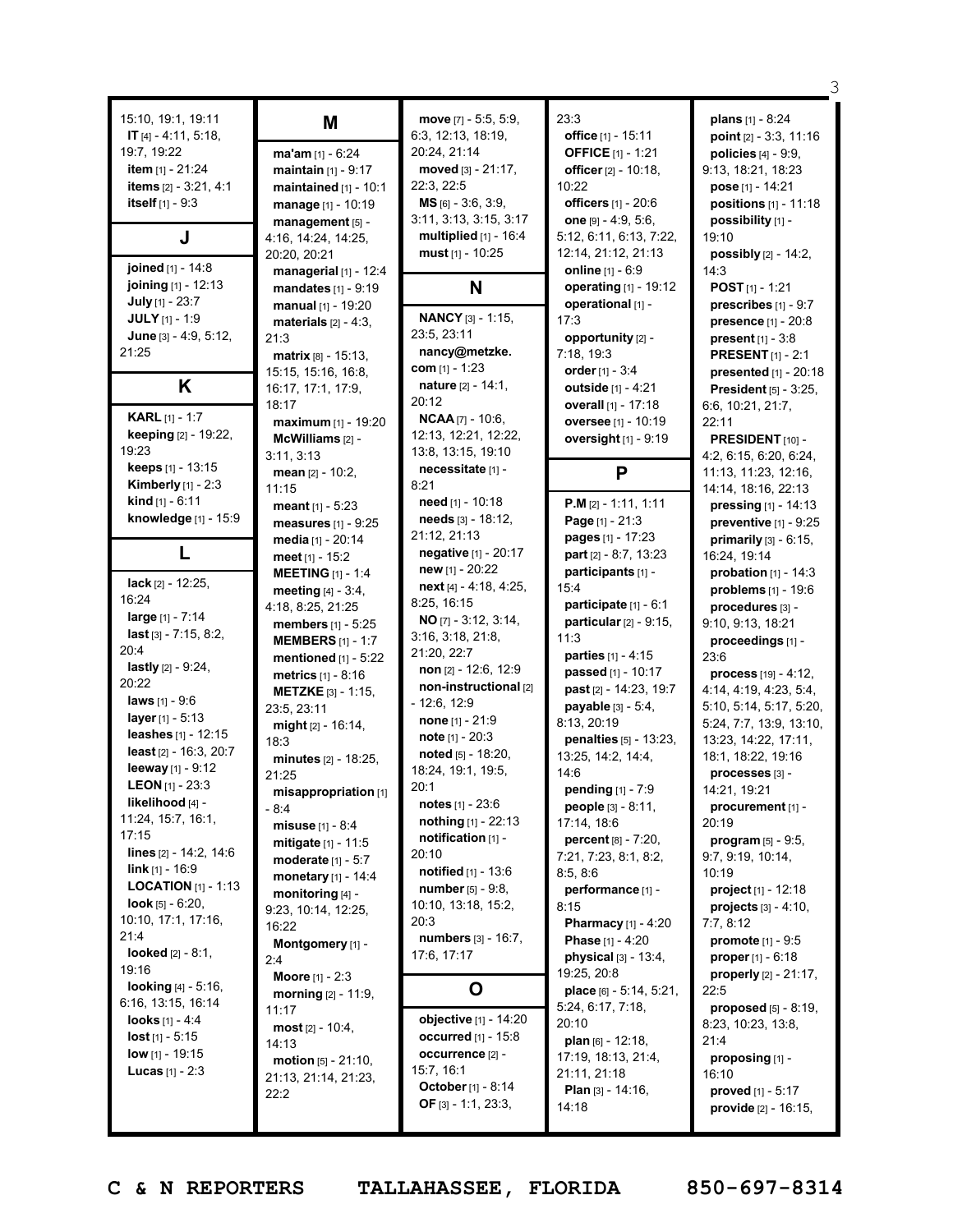|                              |                                                    |                             |                                           | 4                                   |
|------------------------------|----------------------------------------------------|-----------------------------|-------------------------------------------|-------------------------------------|
| 19:19                        | 1:13                                               | 12:18, 14:12, 14:15,        | <b>specific</b> $[2] - 7:6$ ,             | <b>Tonnette</b> $[1] - 2:2$         |
| provided $[2] - 7:4$ ,       | relate [1] - 17:6                                  | 14:16, 14:22, 15:6,         | 8:11                                      | topics [2] - 18:18,                 |
| 20:9                         | related [4] - 19:2,                                | 15:12, 15:14, 15:15,        | spend [1] - 8:7                           | 21:2                                |
| provides [1] - 9:18          | 19:5, 19:9, 20:23                                  | 15:16, 15:17, 15:23,        | staff $[6] - 10:4$ ,                      | <b>TOREY</b> [1] - 1:7              |
| providing $[1]$ - $9:11$     | relates [2] - 8:22,                                | 16:2, 16:6, 16:7, 16:9,     | 11:16, 14:24, 14:25,                      | total $[1] - 7:20$                  |
| <b>Provost</b> $[1] - 6:23$  | 9:11                                               | 16:12, 16:17, 16:18,        | 19:15, 19:22                              | towards [1] - 20:25                 |
| public [1] - 19:25           | relating $[1] - 4:11$                              | 17:1, 17:3, 17:4, 17:5,     | standpoint $[1]$ - 18:8                   | training $[1] - 20.9$               |
| put [3] - 5:20, 5:24,        | relations [1] - 20:15                              | 17:9, 18:7, 18:12,          | started [5] - 4:11,                       | transcript $[1]$ - 23:6             |
| 16:6                         | release [1] - 4:17                                 | 18:17, 18:19, 19:9,         | 5:3, 8:13, 13:17,                         | travel [3] - 4:14, 5:2,             |
| putting [1] - 11:10          | released $[2] - 4:24$ ,                            | 19:13, 19:18, 20:1,         | 13:18                                     | 6:1                                 |
|                              | 8:14                                               | 20:2, 20:13, 20:14,         | <b>STATE</b> $[1]$ - 23:3                 | tried [1] - 17:4                    |
| Q                            | remain [1] - 5:25                                  | 20:18, 20:23, 21:1,         | stenographic [1] -                        | triple $[1] - 6:10$                 |
|                              | remedy [1] - 11:5                                  | 21:10, 21:18                | 23:6                                      | <b>true</b> $[1] - 23:6$            |
| qualified [1] - 19:22        | report $[6] - 4:17$ ,                              | <b>risks</b> [1] - 15:21    | stenographically [1]                      | <b>TRUSTEE</b> [33] - 3:3,          |
| quantify $[1] - 15:13$       | 4:21, 4:24, 11:19,                                 | <b>ROBERT</b> $[1] - 1:8$   | $-23:5$                                   | 3:8, 3:10, 3:19, 6:4,               |
| questions $[5] - 4:23$ ,     | 12:23, 23:5                                        | $roll$ [1] - 3:5            | still [1] - 20:12                         | 6:5, 6:19, 6:22, 11:7,              |
| 14:7, 17:8, 17:13,           | REPORTED [1] -                                     | RPR [3] - 1:15, 23:5,       | strategic [1] - 17:2                      | 11:14, 12:2, 12:5,                  |
| 21:6                         | 1:15                                               | 23:11                       | structure [2] - 9:16,                     | 12:7, 12:9, 12:10,                  |
| quick [2] - 12:21,           | Reporter [1] - 23:11                               | <b>Rufus</b> [1] - 2:4      | 11:3                                      | 12:11, 14:8, 14:10,                 |
| 21:3                         | REPORTER <sub>[1]</sub> -                          | rules [1] - 9:6             | structured [1] -                          | 14:11, 17:10, 21:6,                 |
| quickly [2] - 13:12,         | 1:16                                               |                             | 10:20                                     | 21:9, 21:14, 21:15,                 |
| 18:19                        | <b>REPORTERS</b> [1] -                             | S                           | student [3] - 13:4,                       | 21:16, 21:21, 21:23,                |
| quite [1] - 18:9             | 1:21                                               |                             | 13:6, 19:2                                | 22:3, 22:4, 22:5, 22:8,             |
| quorum [2] - 3:19,           | <b>reports</b> $[1] - 7:2$                         | safety [2] - 7:22,          | students [1] - 19:3                       | 22:10, 22:14                        |
| 14:12                        | require $[3] - 8:20$ ,                             | 19:25                       | sufficient $[1] - 7:4$                    | Trustee [11] - 3:7,                 |
|                              | 11:3, 11:23                                        | salaries [1] - 19:15        | suggested $[1] - 6:14$                    | 3:9, 3:11, 3:15, 3:17,              |
| R                            | required [1] - 10:16                               | schedule $[1] - 3:22$       | suggestion [1] - 6:21                     | 6:4, 6:5, 11:17, 12:2,              |
|                              | requirements [1] -                                 | scheduled $[1]$ - 8:15      | summarizes $[1] - 4:6$                    | 12:12, 14:8                         |
| <b>raised</b> $[2] - 8:11$ , | 10:24                                              | scholarship [1] -           | summary [1] - 13:10                       | <b>trustee</b> $[1] - 3:13$         |
| 11:17                        | requires $[4] - 9:3$ ,                             | 14:5                        |                                           | <b>Trustees</b> $[1] - 9:12$        |
|                              |                                                    |                             |                                           |                                     |
| <b>rated</b> $[1] - 5:6$     | 9:21, 9:22, 9:24                                   | scholarships [1] -          | surveys [3] - 14:25,<br>15:5, 15:6        | <b>TRUSTEES</b> $[1] - 1:1$         |
| rather [1] - 19:21           | requiring [2] - 9:15,                              | 13:7                        | SUS $[1]$ - 10:4                          | trying [1] - 20:24                  |
| rating $[1] - 17:18$         | 11:2                                               | score [2] - 15:24,          | suspended $[1] - 4:10$                    | <b>TUESDAY</b> $[1]$ - 1:9          |
| $RE$ [1] - 1:3               | research $[1]$ - 10:7                              | 17:7                        | system [4] - 19:7,                        | turning [1] - 17:22                 |
| really [1] - 13:17           | resource [1] - 19:23                               | scoring [1] - 15:25         | 19:19, 19:23, 20:10                       | two [4] - 3:22, 4:10,               |
| reason [1] - 15:18           | resources [5] -                                    | second [3] - 12:12,         |                                           | 14:3, 17:17                         |
| received $[2] - 7:1$ ,       | 11:24, 14:21, 16:20,                               | 21:15, 22:4                 | Τ                                         | type [2] - 14:1, 17:4               |
| 16:3                         | 16:25, 19:14                                       | seconded [2] -              |                                           |                                     |
| recommend [1] -              | respect [1] - 7:19                                 | 21:17, 22:6                 | table [1] - 7:16                          | U                                   |
| 13:24                        | response [1] - 4:16                                | security [4] - 5:13,        | <b>TALLAHASSEE</b> [2] -                  |                                     |
| recommendations              | RESPONSE) [7] -                                    | 5:19, 19:25, 20:5           | 1:14, 1:22                                | unethical $[1]$ - $9:20$            |
| $[1] - 6:8$                  | 3:12, 3:14, 3:16, 3:18,                            | see [13] - 4:7, 5:11,       | technology [1] -                          | Universities [1] -                  |
| <b>record</b> $[1] - 23:6$   | 21:8, 21:20, 22:7                                  | 6:16, 11:9, 16:7, 16:9,     | 19:18                                     | 8:18                                |
| recruiting $[2] - 14:5$ ,    | responses $[1]$ - $9:24$                           | 16:11, 16:17, 17:6,         | <b>tested</b> $[1] - 5:20$                | universities [1] -                  |
| 19:14                        | responsible [1] -                                  | 17:9, 17:22, 20:6,          | <b>testing</b> $[1] - 13:3$               | 10:4                                |
| recruitment $[1]$ -          | 10:5                                               | 21:2                        | <b>THE</b> $[1]$ - 22:16                  | <b>UNIVERSITY [1] -</b>             |
| 19:2                         | restrict $[1] - 14:5$                              | senior [2] - 14:24,         | <b>theme</b> $[6] - 19:5$ ,               | 1:1                                 |
| reduce $[1] - 20.5$          | restricted $[1]$ - 10:8                            | 14:25                       | 19:9, 19:13, 19:18,                       | University [16] -                   |
| reductions $[2]$ -           | result $[2] - 11:20$ ,                             | September [1] - 8:25        | 20:14, 20:19                              | 5:16, 7:9, 9:4, 10:2,               |
| 13:7, 14:6                   | 18:11                                              | <b>series</b> [1] - 17:12   | themes [3] - 18:18,                       | 10:5, 10:18, 13:2,                  |
| <b>referred</b> $[1] - 7:8$  | <b>results</b> $[2] - 16:19$ ,                     | seven [1] - 7:23            | 18:19, 21:1                               | 13:6, 13:8, 13:11,                  |
| regarding $[1] - 6.6$        | 20:16                                              | <b>Shannon</b> $[1] - 3:15$ | they've [1] - 12:23                       | 13:20, 13:24, 16:22,                |
| regulation $[7] - 8:20$ ,    | retaining [1] - 19:14                              | short $[1]$ - 12:15         | three [7] - 12:24,                        | 18:23, 19:4, 20:17                  |
| 9:3, 9:7, 9:18, 10:17,       | retention $[1]$ - 19:2                             | significant $[1]$ - 8:7     | 12:25, 13:19, 14:3,                       | University's [1] -                  |
| 10:23, 11:25                 | review $[3] - 4:12, 5:2,$                          | similar $[2] - 10:3$ ,      | 16:3, 16:5, 16:12                         | 10:22                               |
| regulations $[2] - 9:6$ ,    | 5:22                                               | 14:23                       | throughout [2] -                          | up $[12] - 4:5, 4:8,$               |
| 11:21                        | reviewed $[1] - 4:22$                              | simply $[1] - 19.5$         | 10:5, 18:14                               | 4:14, 4:18, 5:8, 6:21,              |
| regulatory [1] -             | reviewing [1] - 18:22                              | <b>sometime</b> [2] - 8:14, | <b>TIME</b> $[1] - 1:11$                  | 6:23, 15:23, 17:17,                 |
| 20:23<br>REHEARSAL [1] -     | <b>Rick</b> [1] - 18:2<br>risk $[46] - 3:23, 5:7,$ | 13:14<br>sort [1] - 17:11   | Title [1] - 10:7<br>together $[1] - 16:4$ | 17:22, 20:3<br>upcoming [2] - 8:12, |